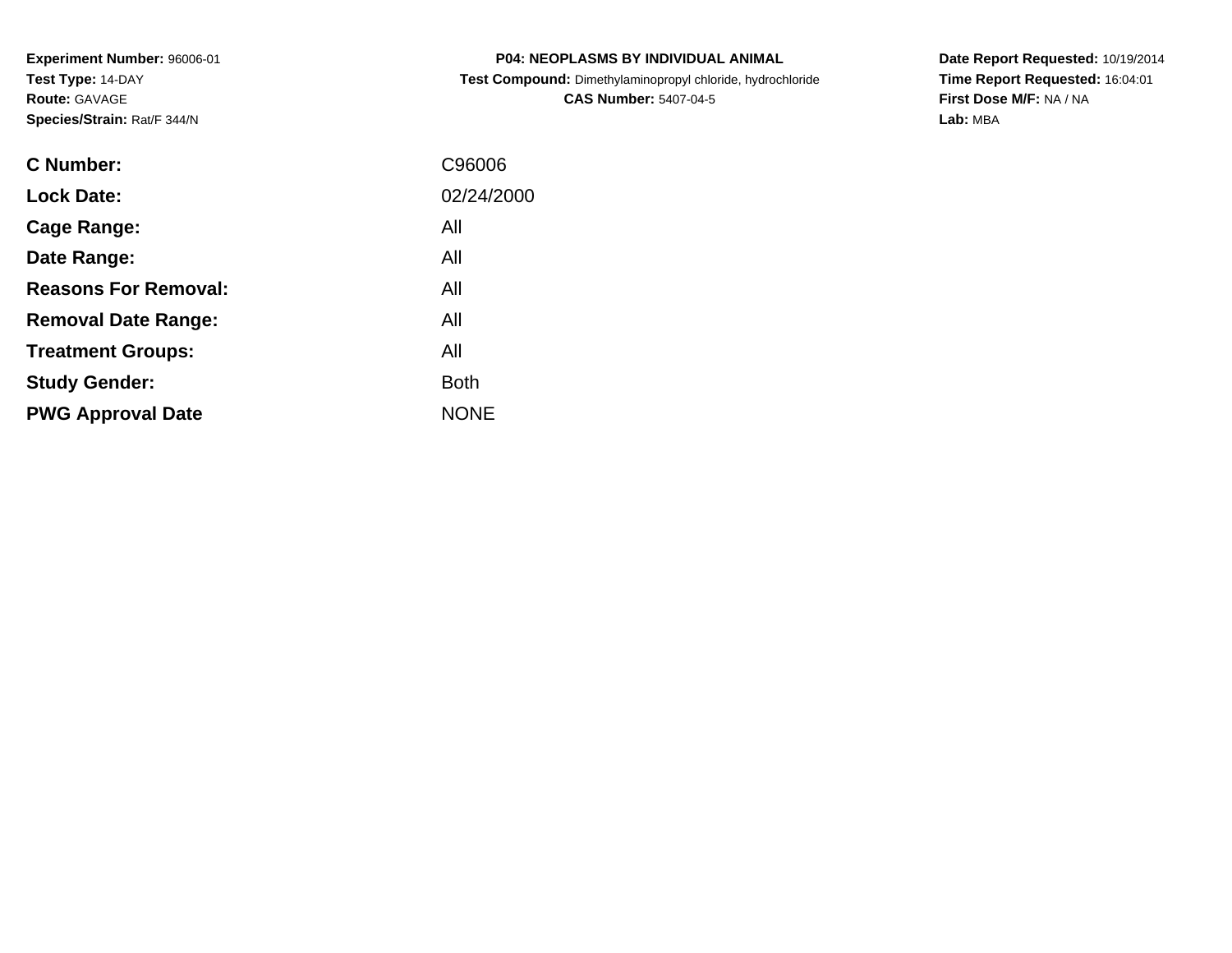| Experiment Number: 96006-01<br>Test Type: 14-DAY<br>Route: GAVAGE<br>Species/Strain: Rat/F 344/N |                  |                       | P04: NEOPLASMS BY INDIVIDUAL ANIMAL<br>Test Compound: Dimethylaminopropyl chloride, hydrochloride<br><b>CAS Number: 5407-04-5</b> | Date Report Requested: 10/19/2014<br>Time Report Requested: 16:04:01<br>First Dose M/F: NA / NA<br>Lab: MBA |
|--------------------------------------------------------------------------------------------------|------------------|-----------------------|-----------------------------------------------------------------------------------------------------------------------------------|-------------------------------------------------------------------------------------------------------------|
| F 344/N Rat Male<br><b>VEHICLE CONTROL</b>                                                       | DAY ON TEST      |                       |                                                                                                                                   |                                                                                                             |
|                                                                                                  | <b>ANIMAL ID</b> | <i><b>*TOTALS</b></i> |                                                                                                                                   |                                                                                                             |
| <b>Alimentary System</b>                                                                         |                  |                       |                                                                                                                                   |                                                                                                             |
| <b>NONE</b><br><b>Cardiovascular System</b>                                                      |                  |                       |                                                                                                                                   |                                                                                                             |
| <b>NONE</b><br><b>Endocrine System</b>                                                           |                  |                       |                                                                                                                                   |                                                                                                             |
| <b>NONE</b><br><b>General Body System</b>                                                        |                  |                       |                                                                                                                                   |                                                                                                             |
| <b>NONE</b><br><b>Genital System</b>                                                             |                  |                       |                                                                                                                                   |                                                                                                             |
| <b>NONE</b><br><b>Hematopoietic System</b>                                                       |                  |                       |                                                                                                                                   |                                                                                                             |
| <b>NONE</b><br><b>Integumentary System</b>                                                       |                  |                       |                                                                                                                                   |                                                                                                             |
| <b>NONE</b><br><b>Musculoskeletal System</b>                                                     |                  |                       |                                                                                                                                   |                                                                                                             |
| <b>NONE</b><br><b>Nervous System</b>                                                             |                  |                       |                                                                                                                                   |                                                                                                             |
| <b>NONE</b>                                                                                      |                  |                       |                                                                                                                                   |                                                                                                             |
|                                                                                                  |                  |                       |                                                                                                                                   |                                                                                                             |

+ ..Tissue examined microscopically

I ..Insufficient tissue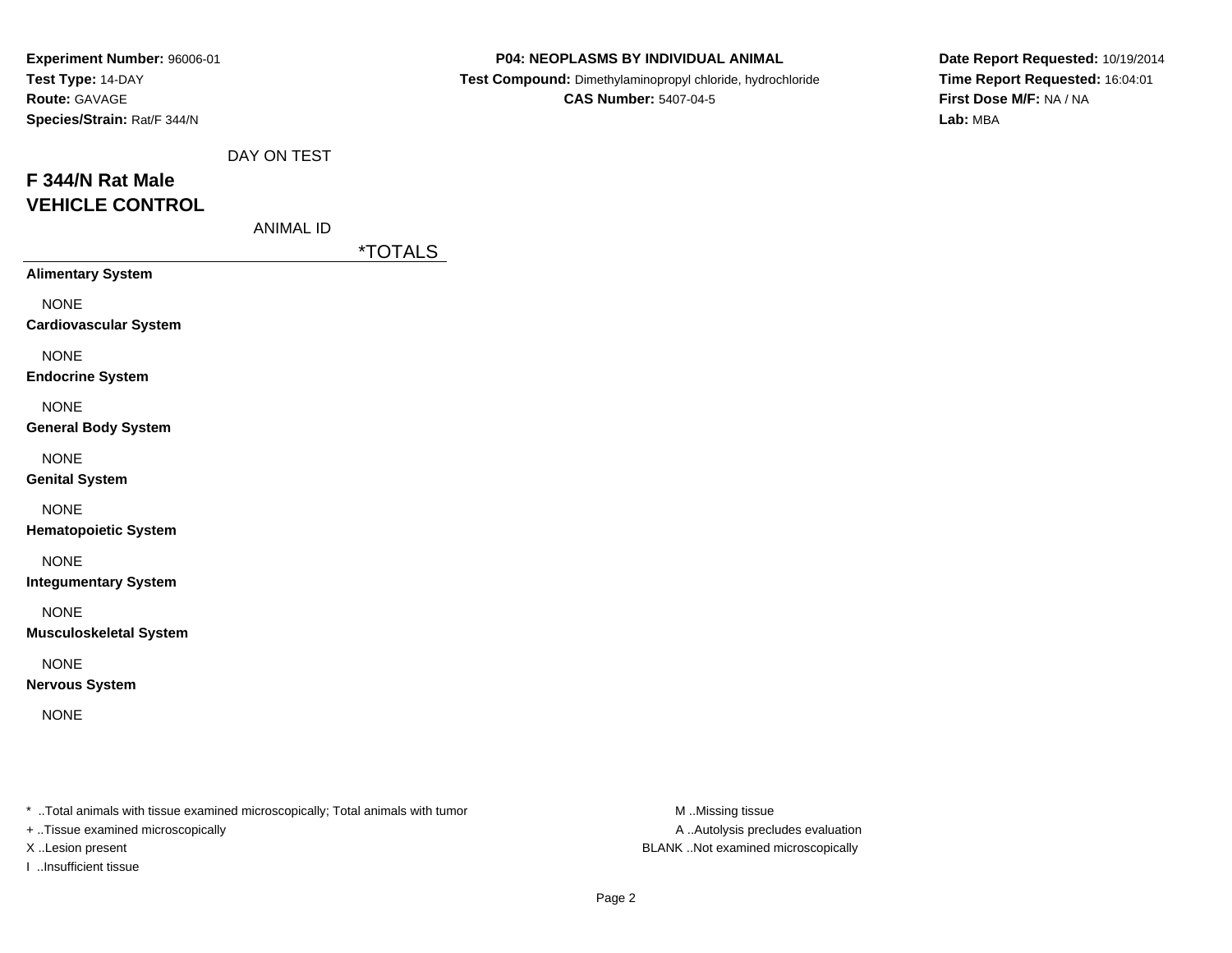| Experiment Number: 96006-01  |             |                       | P04: NEOPLASMS BY INDIVIDUAL ANIMAL                        | Date Report Requested: 10/19/2014 |
|------------------------------|-------------|-----------------------|------------------------------------------------------------|-----------------------------------|
| Test Type: 14-DAY            |             |                       | Test Compound: Dimethylaminopropyl chloride, hydrochloride | Time Report Requested: 16:04:01   |
| Route: GAVAGE                |             |                       | <b>CAS Number: 5407-04-5</b>                               | First Dose M/F: NA / NA           |
| Species/Strain: Rat/F 344/N  |             |                       |                                                            | Lab: MBA                          |
|                              | DAY ON TEST |                       |                                                            |                                   |
| F 344/N Rat Male             |             |                       |                                                            |                                   |
| <b>VEHICLE CONTROL</b>       |             |                       |                                                            |                                   |
|                              | ANIMAL ID   |                       |                                                            |                                   |
|                              |             | <i><b>*TOTALS</b></i> |                                                            |                                   |
| <b>Respiratory System</b>    |             |                       |                                                            |                                   |
| <b>NONE</b>                  |             |                       |                                                            |                                   |
| <b>Special Senses System</b> |             |                       |                                                            |                                   |
| <b>NONE</b>                  |             |                       |                                                            |                                   |
| <b>Urinary System</b>        |             |                       |                                                            |                                   |
| <b>NONE</b>                  |             |                       |                                                            |                                   |
| <b>SYSTEMIC LESIONS</b>      |             |                       |                                                            |                                   |
| Multiple Organ               |             | 0                     |                                                            |                                   |
|                              |             |                       |                                                            |                                   |

+ ..Tissue examined microscopically

I ..Insufficient tissue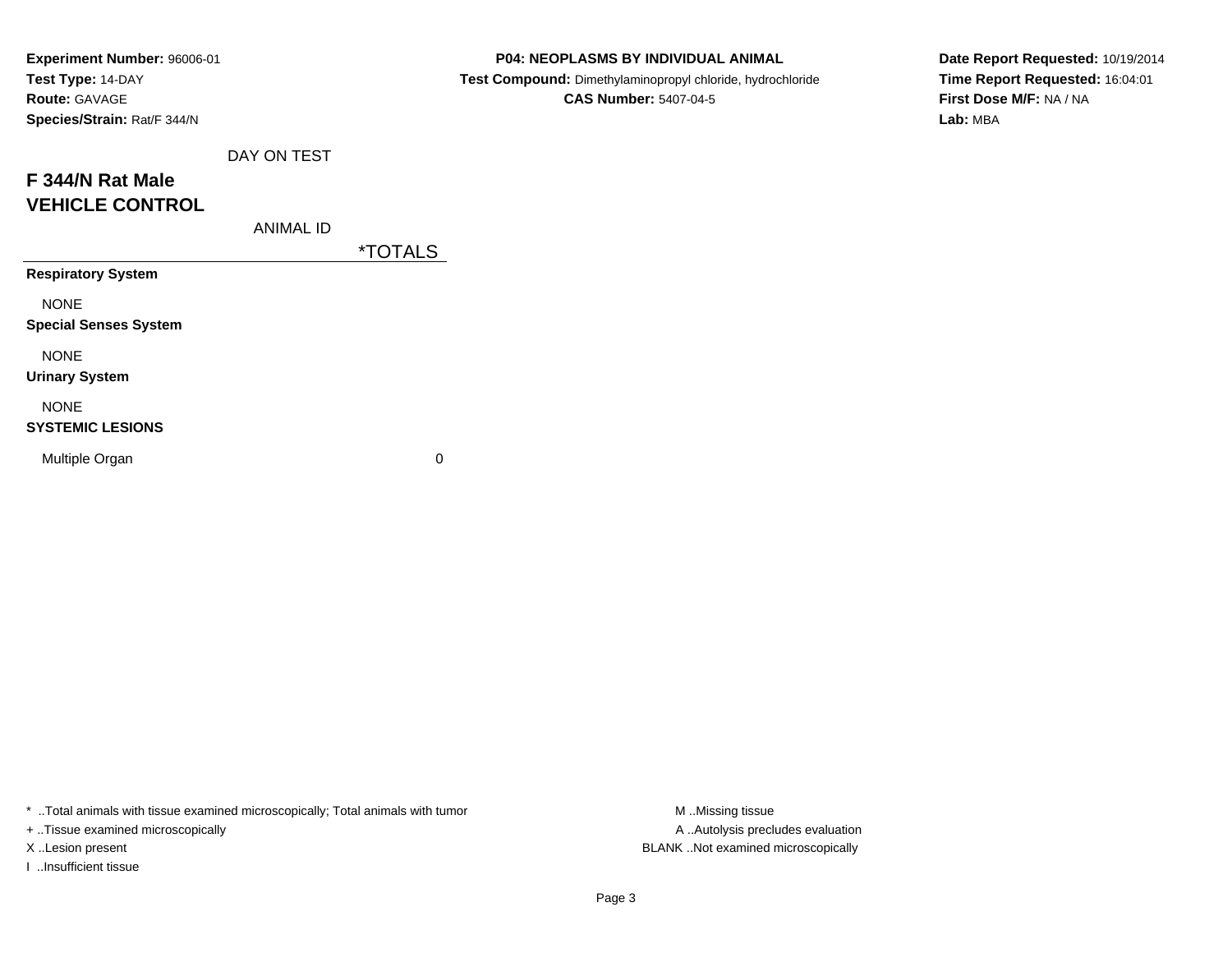| Experiment Number: 96006-01<br>Test Type: 14-DAY<br>Route: GAVAGE<br>Species/Strain: Rat/F 344/N |                  |                       | P04: NEOPLASMS BY INDIVIDUAL ANIMAL<br>Test Compound: Dimethylaminopropyl chloride, hydrochloride<br><b>CAS Number: 5407-04-5</b> | Date Report Requested: 10/19/2014<br>Time Report Requested: 16:04:01<br>First Dose M/F: NA / NA<br>Lab: MBA |
|--------------------------------------------------------------------------------------------------|------------------|-----------------------|-----------------------------------------------------------------------------------------------------------------------------------|-------------------------------------------------------------------------------------------------------------|
|                                                                                                  | DAY ON TEST      |                       |                                                                                                                                   |                                                                                                             |
| F 344/N Rat Male                                                                                 |                  |                       |                                                                                                                                   |                                                                                                             |
| <b>MG/KG</b><br>6.25                                                                             |                  |                       |                                                                                                                                   |                                                                                                             |
|                                                                                                  | <b>ANIMAL ID</b> |                       |                                                                                                                                   |                                                                                                             |
| <b>Alimentary System</b>                                                                         |                  | <i><b>*TOTALS</b></i> |                                                                                                                                   |                                                                                                             |
| <b>NONE</b><br><b>Cardiovascular System</b>                                                      |                  |                       |                                                                                                                                   |                                                                                                             |
| <b>NONE</b><br><b>Endocrine System</b>                                                           |                  |                       |                                                                                                                                   |                                                                                                             |
| <b>NONE</b><br><b>General Body System</b>                                                        |                  |                       |                                                                                                                                   |                                                                                                             |
| <b>NONE</b><br><b>Genital System</b>                                                             |                  |                       |                                                                                                                                   |                                                                                                             |
| <b>NONE</b><br><b>Hematopoietic System</b>                                                       |                  |                       |                                                                                                                                   |                                                                                                             |
| <b>NONE</b><br><b>Integumentary System</b>                                                       |                  |                       |                                                                                                                                   |                                                                                                             |
| <b>NONE</b><br><b>Musculoskeletal System</b>                                                     |                  |                       |                                                                                                                                   |                                                                                                             |
| <b>NONE</b><br><b>Nervous System</b>                                                             |                  |                       |                                                                                                                                   |                                                                                                             |
|                                                                                                  |                  |                       |                                                                                                                                   |                                                                                                             |

+ ..Tissue examined microscopically

I ..Insufficient tissue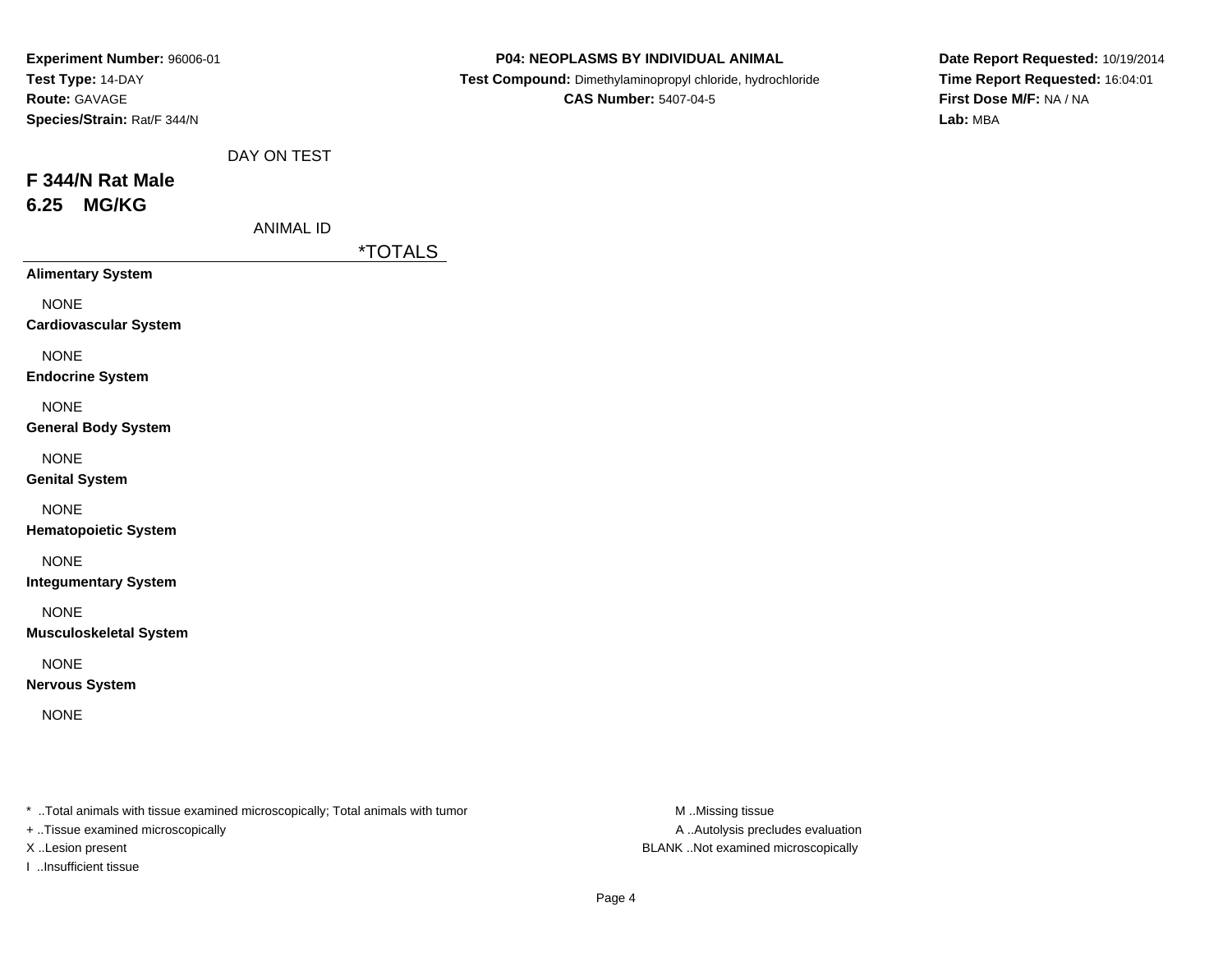| Experiment Number: 96006-01  |                       | P04: NEOPLASMS BY INDIVIDUAL ANIMAL                        | Date Report Requested: 10/19/2014 |
|------------------------------|-----------------------|------------------------------------------------------------|-----------------------------------|
| Test Type: 14-DAY            |                       | Test Compound: Dimethylaminopropyl chloride, hydrochloride | Time Report Requested: 16:04:01   |
| Route: GAVAGE                |                       | <b>CAS Number: 5407-04-5</b>                               | First Dose M/F: NA / NA           |
| Species/Strain: Rat/F 344/N  |                       |                                                            | Lab: MBA                          |
| DAY ON TEST                  |                       |                                                            |                                   |
| F 344/N Rat Male             |                       |                                                            |                                   |
| <b>MG/KG</b><br>6.25         |                       |                                                            |                                   |
| <b>ANIMAL ID</b>             |                       |                                                            |                                   |
|                              | <i><b>*TOTALS</b></i> |                                                            |                                   |
| <b>Respiratory System</b>    |                       |                                                            |                                   |
| <b>NONE</b>                  |                       |                                                            |                                   |
| <b>Special Senses System</b> |                       |                                                            |                                   |
| <b>NONE</b>                  |                       |                                                            |                                   |
| <b>Urinary System</b>        |                       |                                                            |                                   |
| <b>NONE</b>                  |                       |                                                            |                                   |
| <b>SYSTEMIC LESIONS</b>      |                       |                                                            |                                   |
| Multiple Organ               | 0                     |                                                            |                                   |
|                              |                       |                                                            |                                   |

+ ..Tissue examined microscopically

I ..Insufficient tissue

A ..Autolysis precludes evaluation X ..Lesion present BLANK ..Not examined microscopically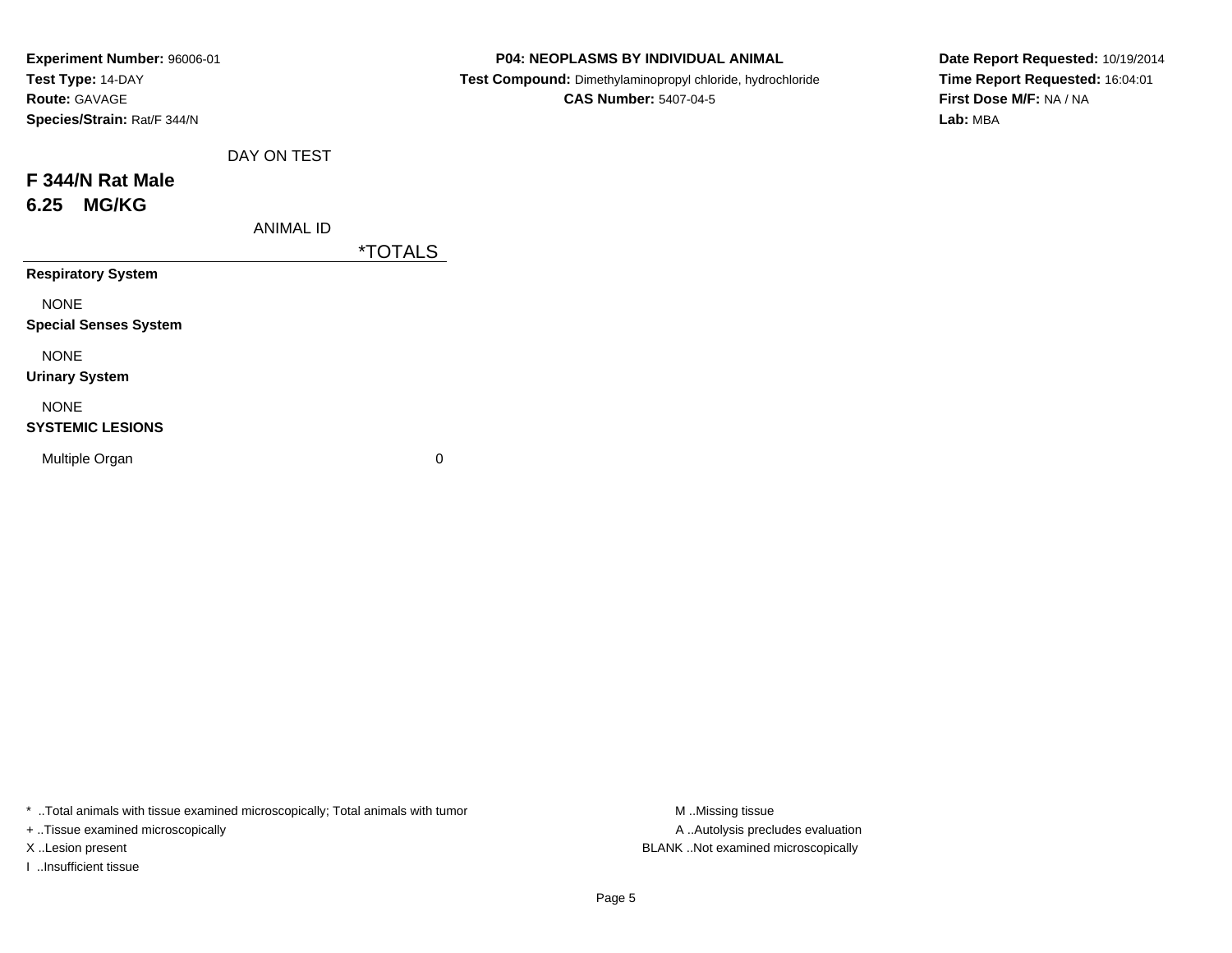| Experiment Number: 96006-01<br>Test Type: 14-DAY<br>Route: GAVAGE<br>Species/Strain: Rat/F 344/N |                  |                       | P04: NEOPLASMS BY INDIVIDUAL ANIMAL<br>Test Compound: Dimethylaminopropyl chloride, hydrochloride<br><b>CAS Number: 5407-04-5</b> | Date Report Requested: 10/19/2014<br>Time Report Requested: 16:04:01<br>First Dose M/F: NA / NA<br>Lab: MBA |
|--------------------------------------------------------------------------------------------------|------------------|-----------------------|-----------------------------------------------------------------------------------------------------------------------------------|-------------------------------------------------------------------------------------------------------------|
| F 344/N Rat Male<br><b>MG/KG</b><br>12.5                                                         | DAY ON TEST      |                       |                                                                                                                                   |                                                                                                             |
|                                                                                                  | <b>ANIMAL ID</b> | <i><b>*TOTALS</b></i> |                                                                                                                                   |                                                                                                             |
| <b>Alimentary System</b>                                                                         |                  |                       |                                                                                                                                   |                                                                                                             |
| <b>NONE</b><br><b>Cardiovascular System</b>                                                      |                  |                       |                                                                                                                                   |                                                                                                             |
| <b>NONE</b><br><b>Endocrine System</b>                                                           |                  |                       |                                                                                                                                   |                                                                                                             |
| <b>NONE</b><br><b>General Body System</b>                                                        |                  |                       |                                                                                                                                   |                                                                                                             |
| <b>NONE</b><br><b>Genital System</b>                                                             |                  |                       |                                                                                                                                   |                                                                                                             |
| <b>NONE</b><br><b>Hematopoietic System</b>                                                       |                  |                       |                                                                                                                                   |                                                                                                             |
| <b>NONE</b><br><b>Integumentary System</b>                                                       |                  |                       |                                                                                                                                   |                                                                                                             |
| <b>NONE</b><br><b>Musculoskeletal System</b>                                                     |                  |                       |                                                                                                                                   |                                                                                                             |
| <b>NONE</b><br><b>Nervous System</b>                                                             |                  |                       |                                                                                                                                   |                                                                                                             |
| <b>NONE</b>                                                                                      |                  |                       |                                                                                                                                   |                                                                                                             |
|                                                                                                  |                  |                       |                                                                                                                                   |                                                                                                             |

+ ..Tissue examined microscopically

I ..Insufficient tissue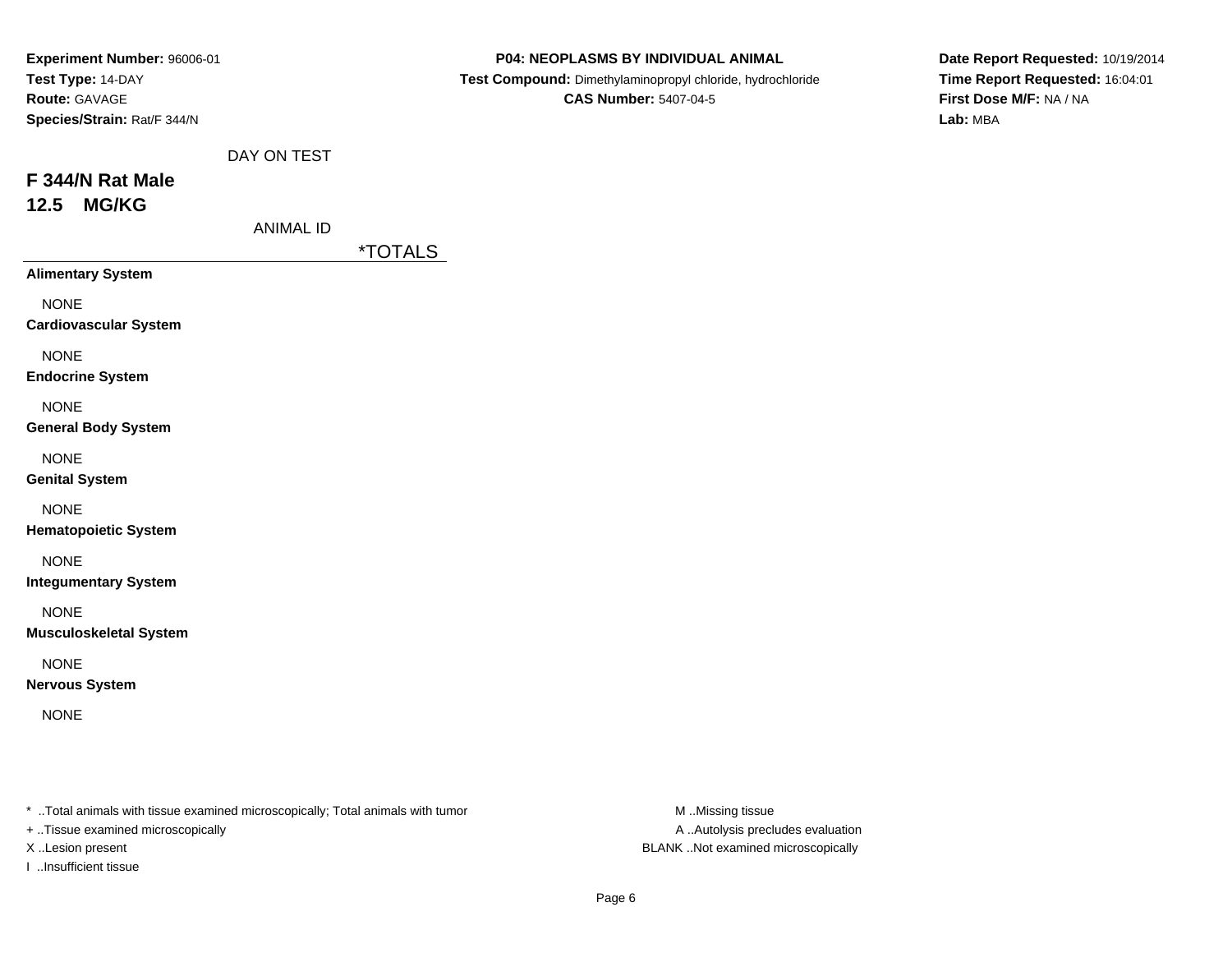| Experiment Number: 96006-01  |                  |                       | P04: NEOPLASMS BY INDIVIDUAL ANIMAL                        | Date Report Requested: 10/19/2014 |
|------------------------------|------------------|-----------------------|------------------------------------------------------------|-----------------------------------|
| Test Type: 14-DAY            |                  |                       | Test Compound: Dimethylaminopropyl chloride, hydrochloride | Time Report Requested: 16:04:01   |
| Route: GAVAGE                |                  |                       | <b>CAS Number: 5407-04-5</b>                               | First Dose M/F: NA / NA           |
| Species/Strain: Rat/F 344/N  |                  |                       |                                                            | Lab: MBA                          |
|                              | DAY ON TEST      |                       |                                                            |                                   |
| F 344/N Rat Male             |                  |                       |                                                            |                                   |
| <b>MG/KG</b><br>12.5         |                  |                       |                                                            |                                   |
|                              | <b>ANIMAL ID</b> |                       |                                                            |                                   |
|                              |                  | <i><b>*TOTALS</b></i> |                                                            |                                   |
| <b>Respiratory System</b>    |                  |                       |                                                            |                                   |
| <b>NONE</b>                  |                  |                       |                                                            |                                   |
| <b>Special Senses System</b> |                  |                       |                                                            |                                   |
| <b>NONE</b>                  |                  |                       |                                                            |                                   |
| <b>Urinary System</b>        |                  |                       |                                                            |                                   |
| <b>NONE</b>                  |                  |                       |                                                            |                                   |
| <b>SYSTEMIC LESIONS</b>      |                  |                       |                                                            |                                   |
| Multiple Organ               |                  | 0                     |                                                            |                                   |
|                              |                  |                       |                                                            |                                   |

+ ..Tissue examined microscopically

I ..Insufficient tissue

A ..Autolysis precludes evaluation X ..Lesion present BLANK ..Not examined microscopically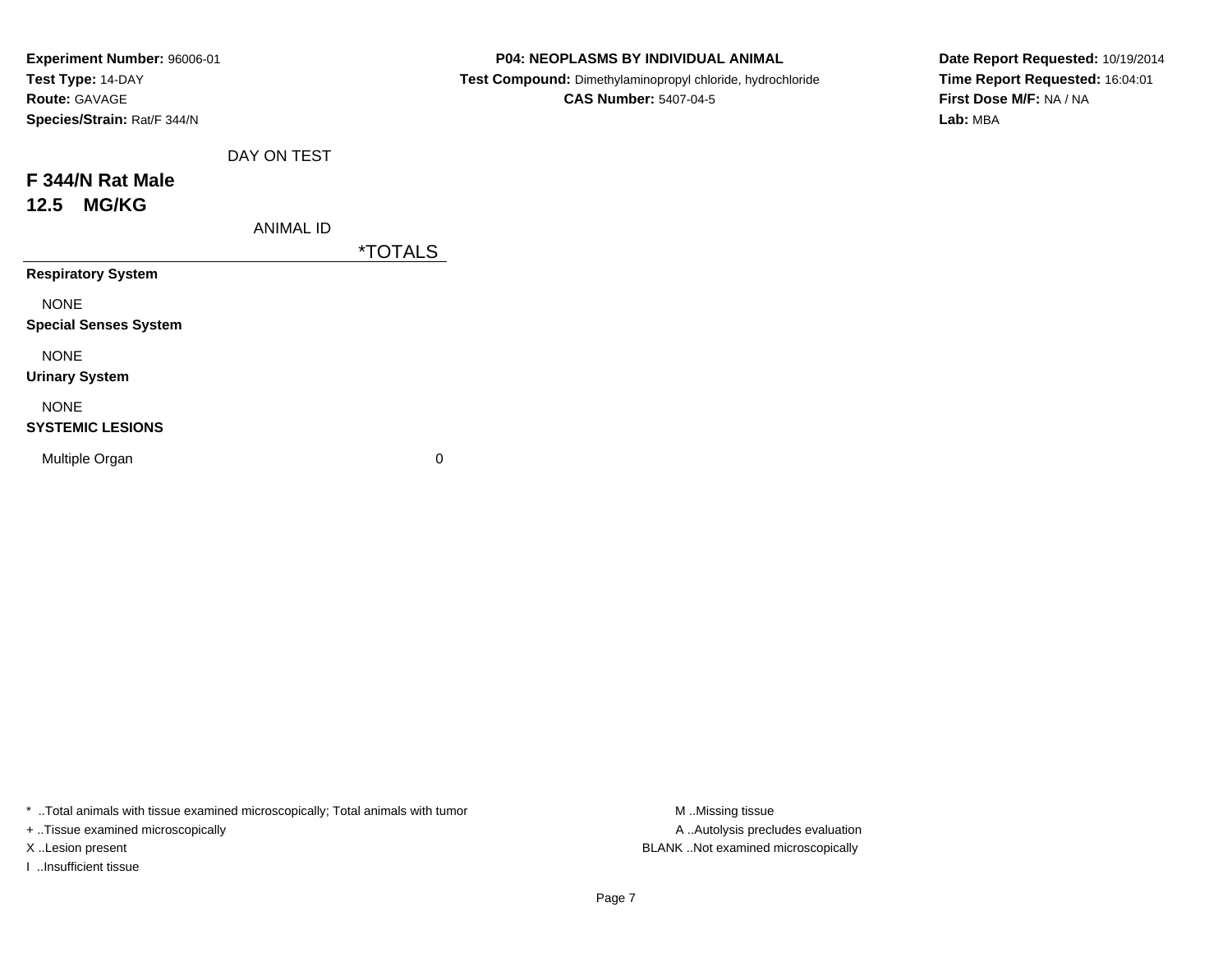| Experiment Number: 96006-01<br>Test Type: 14-DAY<br>Route: GAVAGE<br>Species/Strain: Rat/F 344/N |                  |                       | P04: NEOPLASMS BY INDIVIDUAL ANIMAL<br>Test Compound: Dimethylaminopropyl chloride, hydrochloride<br><b>CAS Number: 5407-04-5</b> | Date Report Requested: 10/19/2014<br>Time Report Requested: 16:04:01<br>First Dose M/F: NA / NA<br>Lab: MBA |
|--------------------------------------------------------------------------------------------------|------------------|-----------------------|-----------------------------------------------------------------------------------------------------------------------------------|-------------------------------------------------------------------------------------------------------------|
| F 344/N Rat Male<br>25 MG/KG                                                                     | DAY ON TEST      |                       |                                                                                                                                   |                                                                                                             |
|                                                                                                  | <b>ANIMAL ID</b> | <i><b>*TOTALS</b></i> |                                                                                                                                   |                                                                                                             |
| <b>Alimentary System</b>                                                                         |                  |                       |                                                                                                                                   |                                                                                                             |
| <b>NONE</b><br><b>Cardiovascular System</b>                                                      |                  |                       |                                                                                                                                   |                                                                                                             |
| <b>NONE</b><br><b>Endocrine System</b>                                                           |                  |                       |                                                                                                                                   |                                                                                                             |
| <b>NONE</b><br><b>General Body System</b>                                                        |                  |                       |                                                                                                                                   |                                                                                                             |
| <b>NONE</b><br><b>Genital System</b>                                                             |                  |                       |                                                                                                                                   |                                                                                                             |
| <b>NONE</b><br><b>Hematopoietic System</b>                                                       |                  |                       |                                                                                                                                   |                                                                                                             |
| <b>NONE</b><br><b>Integumentary System</b>                                                       |                  |                       |                                                                                                                                   |                                                                                                             |
| <b>NONE</b><br><b>Musculoskeletal System</b>                                                     |                  |                       |                                                                                                                                   |                                                                                                             |
| <b>NONE</b><br><b>Nervous System</b>                                                             |                  |                       |                                                                                                                                   |                                                                                                             |
| <b>NONE</b>                                                                                      |                  |                       |                                                                                                                                   |                                                                                                             |
|                                                                                                  |                  |                       |                                                                                                                                   |                                                                                                             |
|                                                                                                  |                  |                       |                                                                                                                                   |                                                                                                             |

+ ..Tissue examined microscopically

I ..Insufficient tissue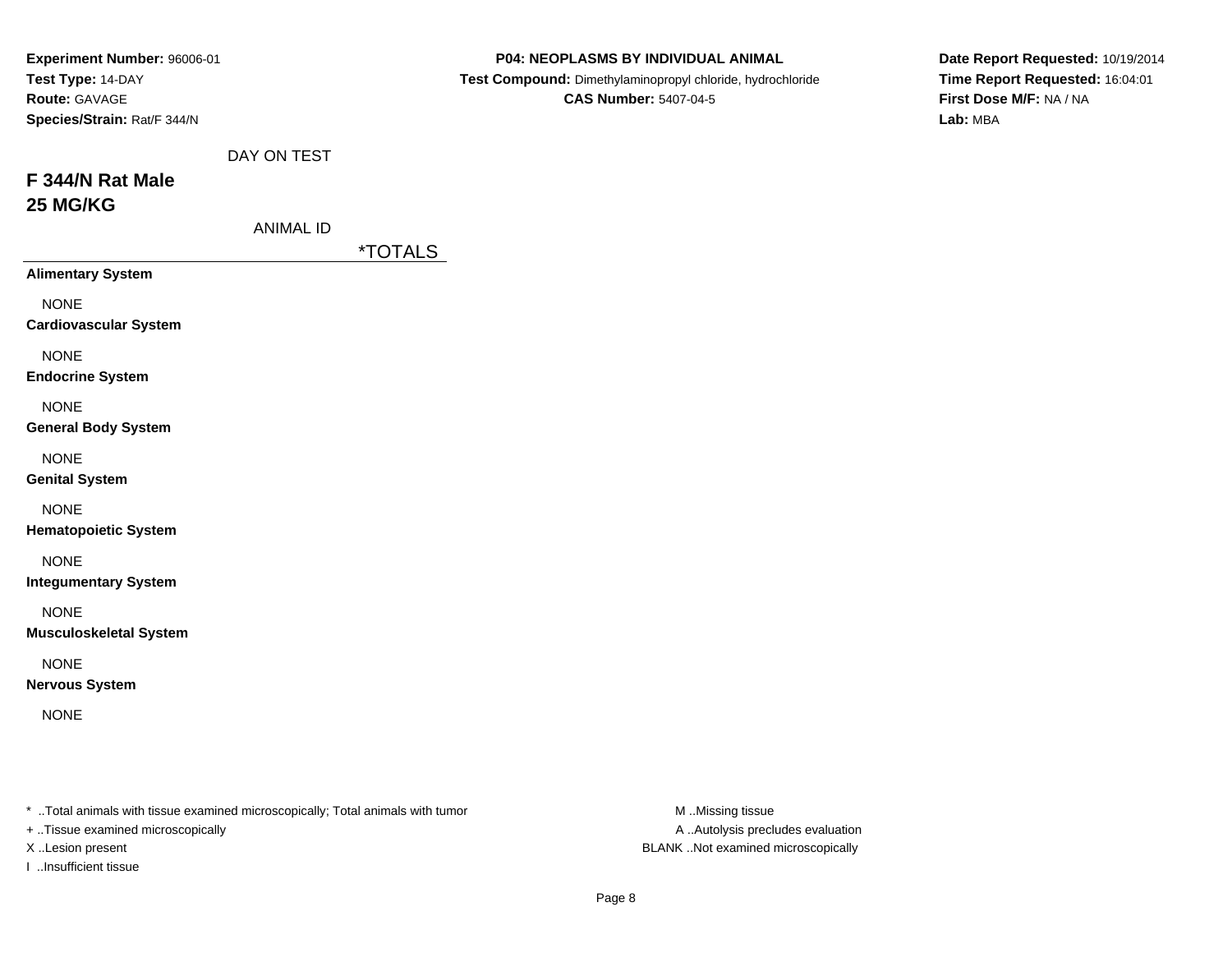| Experiment Number: 96006-01  |                  |                       | P04: NEOPLASMS BY INDIVIDUAL ANIMAL                        |  | Date Report Requested: 10/19/2014 |
|------------------------------|------------------|-----------------------|------------------------------------------------------------|--|-----------------------------------|
| Test Type: 14-DAY            |                  |                       | Test Compound: Dimethylaminopropyl chloride, hydrochloride |  | Time Report Requested: 16:04:01   |
| Route: GAVAGE                |                  |                       | <b>CAS Number: 5407-04-5</b>                               |  | First Dose M/F: NA / NA           |
| Species/Strain: Rat/F 344/N  |                  |                       |                                                            |  | Lab: MBA                          |
|                              | DAY ON TEST      |                       |                                                            |  |                                   |
| F 344/N Rat Male             |                  |                       |                                                            |  |                                   |
| <b>25 MG/KG</b>              |                  |                       |                                                            |  |                                   |
|                              | <b>ANIMAL ID</b> |                       |                                                            |  |                                   |
|                              |                  | <i><b>*TOTALS</b></i> |                                                            |  |                                   |
| <b>Respiratory System</b>    |                  |                       |                                                            |  |                                   |
| <b>NONE</b>                  |                  |                       |                                                            |  |                                   |
| <b>Special Senses System</b> |                  |                       |                                                            |  |                                   |
| <b>NONE</b>                  |                  |                       |                                                            |  |                                   |
| <b>Urinary System</b>        |                  |                       |                                                            |  |                                   |
| <b>NONE</b>                  |                  |                       |                                                            |  |                                   |
| <b>SYSTEMIC LESIONS</b>      |                  |                       |                                                            |  |                                   |
| Multiple Organ               |                  | $\mathbf 0$           |                                                            |  |                                   |
|                              |                  |                       |                                                            |  |                                   |

+ ..Tissue examined microscopically

I ..Insufficient tissue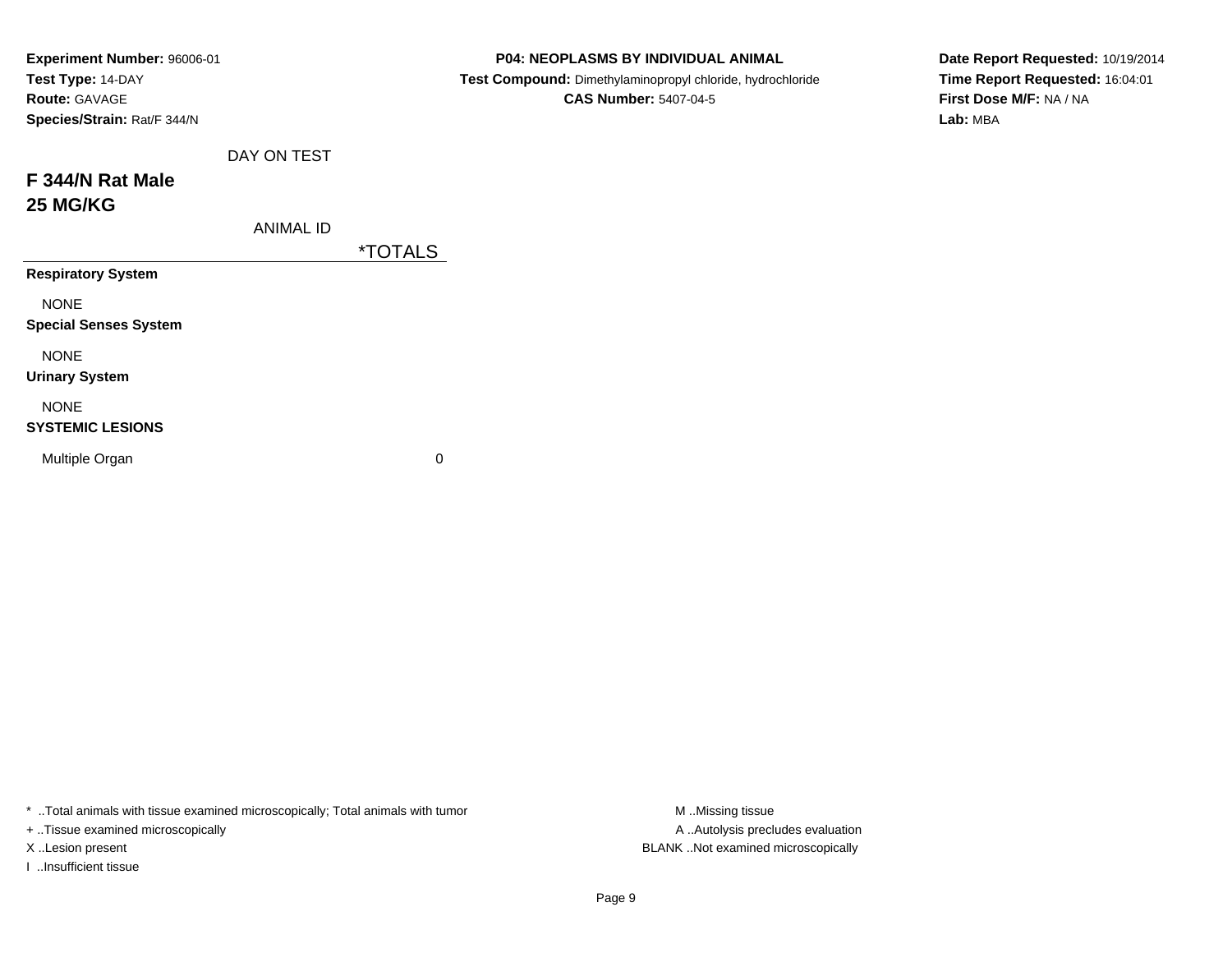| Experiment Number: 96006-01<br>Test Type: 14-DAY<br>Route: GAVAGE<br>Species/Strain: Rat/F 344/N |                                 |                       | P04: NEOPLASMS BY INDIVIDUAL ANIMAL<br>Test Compound: Dimethylaminopropyl chloride, hydrochloride<br><b>CAS Number: 5407-04-5</b> | Date Report Requested: 10/19/2014<br>Time Report Requested: 16:04:01<br>First Dose M/F: NA / NA<br>Lab: MBA |
|--------------------------------------------------------------------------------------------------|---------------------------------|-----------------------|-----------------------------------------------------------------------------------------------------------------------------------|-------------------------------------------------------------------------------------------------------------|
| F 344/N Rat Male<br><b>50 MG/KG</b>                                                              | DAY ON TEST<br><b>ANIMAL ID</b> |                       |                                                                                                                                   |                                                                                                             |
|                                                                                                  |                                 | <i><b>*TOTALS</b></i> |                                                                                                                                   |                                                                                                             |
| <b>Alimentary System</b><br><b>NONE</b><br><b>Cardiovascular System</b>                          |                                 |                       |                                                                                                                                   |                                                                                                             |
| <b>NONE</b><br><b>Endocrine System</b>                                                           |                                 |                       |                                                                                                                                   |                                                                                                             |
| <b>NONE</b><br><b>General Body System</b>                                                        |                                 |                       |                                                                                                                                   |                                                                                                             |
| <b>NONE</b><br><b>Genital System</b>                                                             |                                 |                       |                                                                                                                                   |                                                                                                             |
| <b>NONE</b><br><b>Hematopoietic System</b>                                                       |                                 |                       |                                                                                                                                   |                                                                                                             |
| <b>NONE</b><br><b>Integumentary System</b>                                                       |                                 |                       |                                                                                                                                   |                                                                                                             |
| <b>NONE</b><br><b>Musculoskeletal System</b>                                                     |                                 |                       |                                                                                                                                   |                                                                                                             |
| <b>NONE</b><br><b>Nervous System</b>                                                             |                                 |                       |                                                                                                                                   |                                                                                                             |
| <b>NONE</b>                                                                                      |                                 |                       |                                                                                                                                   |                                                                                                             |
|                                                                                                  |                                 |                       |                                                                                                                                   |                                                                                                             |

+ ..Tissue examined microscopically

I ..Insufficient tissue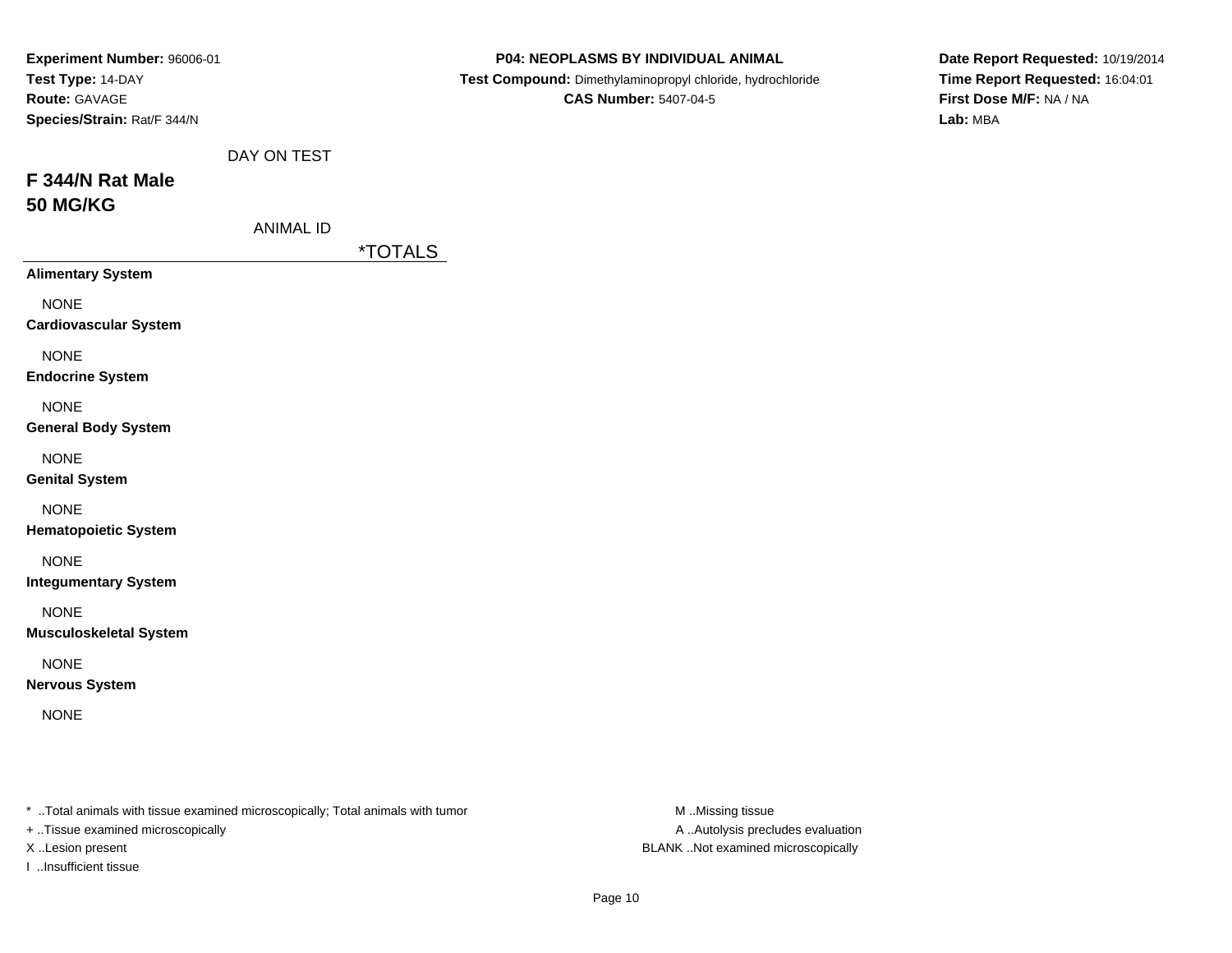| Experiment Number: 96006-01  |                  |                       | <b>P04: NEOPLASMS BY INDIVIDUAL ANIMAL</b>                 | Date Report Requested: 10/19/2014 |
|------------------------------|------------------|-----------------------|------------------------------------------------------------|-----------------------------------|
| Test Type: 14-DAY            |                  |                       | Test Compound: Dimethylaminopropyl chloride, hydrochloride | Time Report Requested: 16:04:01   |
| <b>Route: GAVAGE</b>         |                  |                       | <b>CAS Number: 5407-04-5</b>                               | First Dose M/F: NA / NA           |
| Species/Strain: Rat/F 344/N  |                  |                       |                                                            | Lab: MBA                          |
|                              | DAY ON TEST      |                       |                                                            |                                   |
| F 344/N Rat Male             |                  |                       |                                                            |                                   |
| <b>50 MG/KG</b>              |                  |                       |                                                            |                                   |
|                              | <b>ANIMAL ID</b> |                       |                                                            |                                   |
|                              |                  | <i><b>*TOTALS</b></i> |                                                            |                                   |
| <b>Respiratory System</b>    |                  |                       |                                                            |                                   |
| <b>NONE</b>                  |                  |                       |                                                            |                                   |
| <b>Special Senses System</b> |                  |                       |                                                            |                                   |
| <b>NONE</b>                  |                  |                       |                                                            |                                   |
| <b>Urinary System</b>        |                  |                       |                                                            |                                   |
| <b>NONE</b>                  |                  |                       |                                                            |                                   |
| <b>SYSTEMIC LESIONS</b>      |                  |                       |                                                            |                                   |
| Multiple Organ               |                  | $\mathbf 0$           |                                                            |                                   |
|                              |                  |                       |                                                            |                                   |

+ ..Tissue examined microscopically

I ..Insufficient tissue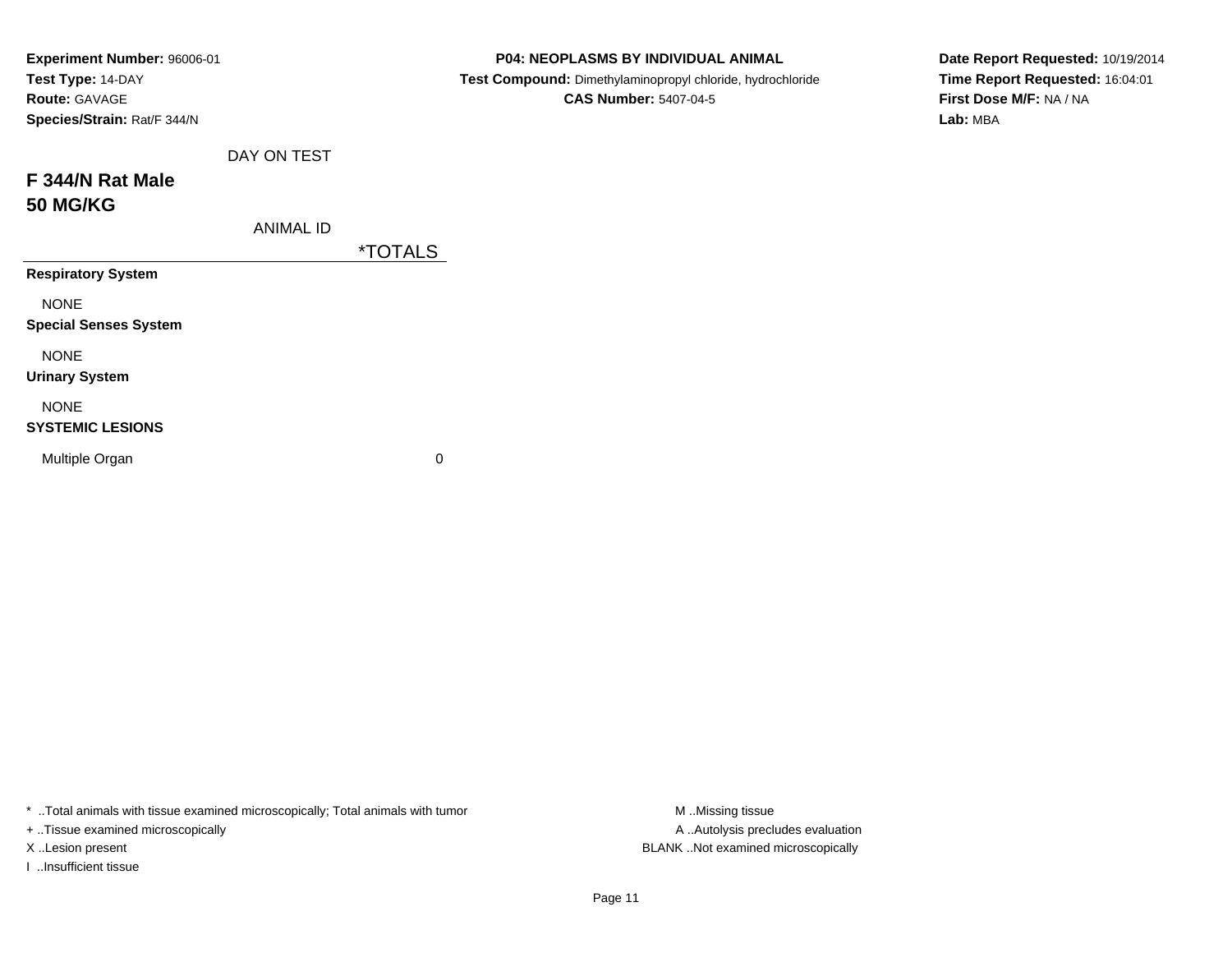# **P04: NEOPLASMS BY INDIVIDUAL ANIMAL**

**Test Compound:** Dimethylaminopropyl chloride, hydrochloride

### **CAS Number:** 5407-04-5

**Date Report Requested:** 10/19/2014**Time Report Requested:** 16:04:01**First Dose M/F:** NA / NA**Lab:** MBA

#### DAY ON TEST**F 344/N Rat Male100 MG/KG**ANIMAL ID*0 0 1 7* 0 0 0 2 6*0 0 1 7*0<br>0<br>0<br>2<br>7 *0 0 1 7* 0 0 0 2 8*0 0 1 7* 0 0 0 2 9*0 0 1 7* 0 0 0 3 0 \*TOTALS**Alimentary System**

NONE

**Cardiovascular System**

NONE

**Endocrine System**

NONE

**General Body System**

NONE

**Genital System**

NONE

**Hematopoietic System**

NONE

**Integumentary System**

NONE

**Musculoskeletal System**

NONE

**Nervous System**

NONE

\* ..Total animals with tissue examined microscopically; Total animals with tumor **M** ..Missing tissue M ..Missing tissue

+ ..Tissue examined microscopically

I ..Insufficient tissue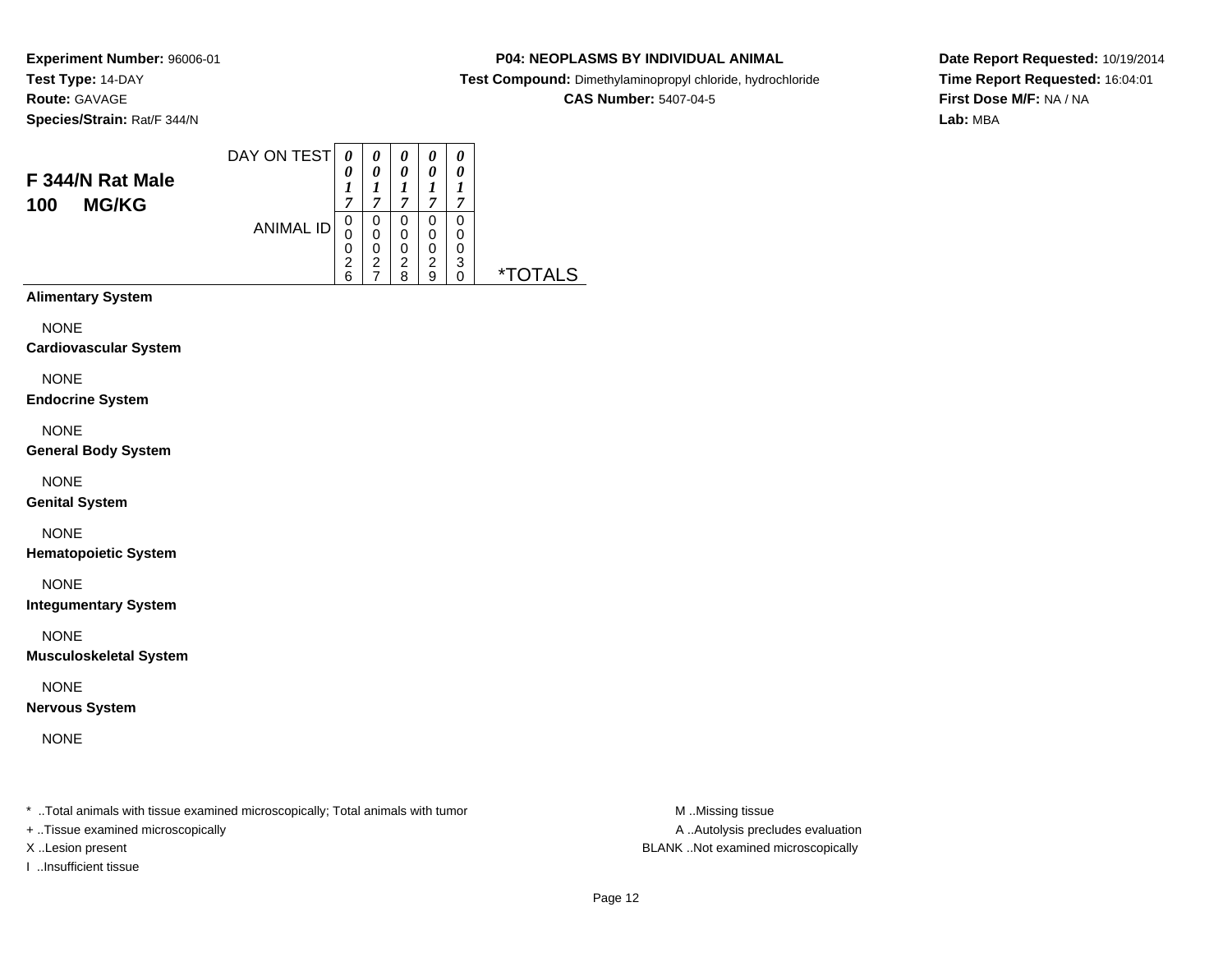**P04: NEOPLASMS BY INDIVIDUAL ANIMAL**

**Test Compound:** Dimethylaminopropyl chloride, hydrochloride

**CAS Number:** 5407-04-5

**Date Report Requested:** 10/19/2014**Time Report Requested:** 16:04:01**First Dose M/F:** NA / NA**Lab:** MBA

| F 344/N Rat Male<br><b>MG/KG</b><br>100           | DAY ON TEST      | $\boldsymbol{\theta}$<br>0<br>1<br>7         | 0<br>0<br>7                                                       | 0<br>0<br>1<br>7                                    | $\boldsymbol{\theta}$<br>0<br>7              | $\boldsymbol{\theta}$<br>$\boldsymbol{\theta}$<br>1<br>7 |                             |
|---------------------------------------------------|------------------|----------------------------------------------|-------------------------------------------------------------------|-----------------------------------------------------|----------------------------------------------|----------------------------------------------------------|-----------------------------|
|                                                   | <b>ANIMAL ID</b> | $\mathbf 0$<br>0<br>0<br>$\overline{c}$<br>6 | 0<br>$\mathbf 0$<br>$\pmb{0}$<br>$\overline{2}$<br>$\overline{ }$ | $\Omega$<br>0<br>$\mathbf 0$<br>$\overline{2}$<br>8 | 0<br>0<br>$\mathbf 0$<br>$\overline{c}$<br>9 | 0<br>0<br>0<br>3<br>$\mathbf 0$                          | <i><b>*TOTALS</b></i>       |
| <b>Respiratory System</b>                         |                  |                                              |                                                                   |                                                     |                                              |                                                          |                             |
| <b>NONE</b><br><b>Special Senses System</b>       |                  |                                              |                                                                   |                                                     |                                              |                                                          |                             |
| <b>NONE</b><br><b>Urinary System</b>              |                  |                                              |                                                                   |                                                     |                                              |                                                          |                             |
| <b>Urinary Bladder</b><br><b>SYSTEMIC LESIONS</b> |                  |                                              |                                                                   |                                                     |                                              | $\ddot{}$                                                | 1                           |
| Multiple Organ                                    |                  |                                              |                                                                   |                                                     |                                              | $\ddot{}$                                                | 4<br>***END OF MALE DATA*** |

\* ..Total animals with tissue examined microscopically; Total animals with tumor **M** . Missing tissue M ..Missing tissue

+ ..Tissue examined microscopically

I ..Insufficient tissue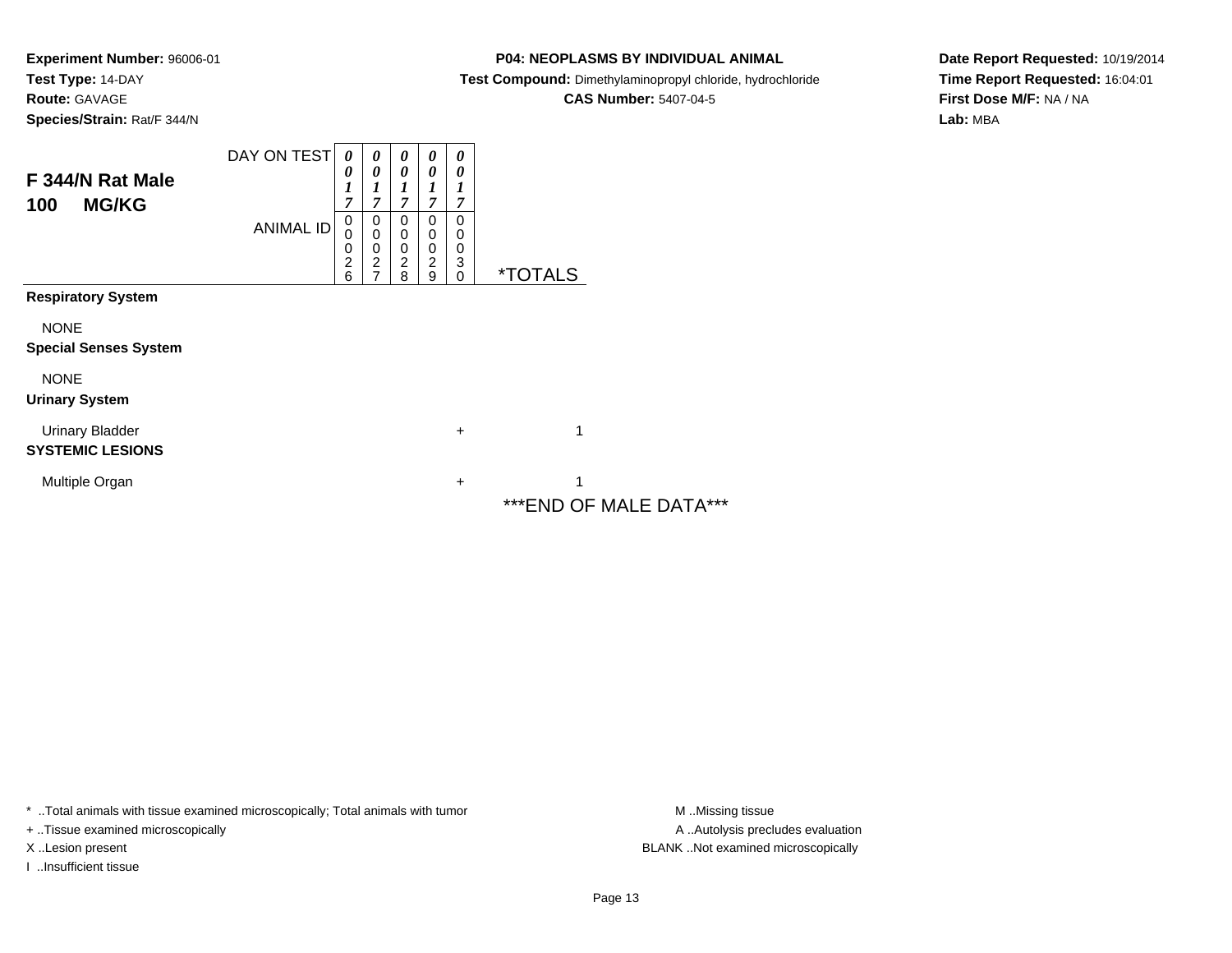| Experiment Number: 96006-01<br>Test Type: 14-DAY<br>Route: GAVAGE<br>Species/Strain: Rat/F 344/N |                  |                       | P04: NEOPLASMS BY INDIVIDUAL ANIMAL<br>Test Compound: Dimethylaminopropyl chloride, hydrochloride<br><b>CAS Number: 5407-04-5</b> | Date Report Requested: 10/19/2014<br>Time Report Requested: 16:04:01<br>First Dose M/F: NA / NA<br>Lab: MBA |
|--------------------------------------------------------------------------------------------------|------------------|-----------------------|-----------------------------------------------------------------------------------------------------------------------------------|-------------------------------------------------------------------------------------------------------------|
|                                                                                                  | DAY ON TEST      |                       |                                                                                                                                   |                                                                                                             |
| F 344/N Rat Female                                                                               |                  |                       |                                                                                                                                   |                                                                                                             |
| <b>VEHICLE CONTROL</b>                                                                           |                  |                       |                                                                                                                                   |                                                                                                             |
|                                                                                                  | <b>ANIMAL ID</b> |                       |                                                                                                                                   |                                                                                                             |
| <b>Alimentary System</b>                                                                         |                  | <i><b>*TOTALS</b></i> |                                                                                                                                   |                                                                                                             |
|                                                                                                  |                  |                       |                                                                                                                                   |                                                                                                             |
| <b>NONE</b><br><b>Cardiovascular System</b>                                                      |                  |                       |                                                                                                                                   |                                                                                                             |
| <b>NONE</b><br><b>Endocrine System</b>                                                           |                  |                       |                                                                                                                                   |                                                                                                             |
| <b>NONE</b><br><b>General Body System</b>                                                        |                  |                       |                                                                                                                                   |                                                                                                             |
| <b>NONE</b><br><b>Genital System</b>                                                             |                  |                       |                                                                                                                                   |                                                                                                             |
| <b>NONE</b><br><b>Hematopoietic System</b>                                                       |                  |                       |                                                                                                                                   |                                                                                                             |
| <b>NONE</b><br><b>Integumentary System</b>                                                       |                  |                       |                                                                                                                                   |                                                                                                             |
| <b>NONE</b><br><b>Musculoskeletal System</b>                                                     |                  |                       |                                                                                                                                   |                                                                                                             |
| <b>NONE</b><br><b>Nervous System</b>                                                             |                  |                       |                                                                                                                                   |                                                                                                             |
| <b>NONE</b>                                                                                      |                  |                       |                                                                                                                                   |                                                                                                             |
|                                                                                                  |                  |                       |                                                                                                                                   |                                                                                                             |

+ ..Tissue examined microscopically

I ..Insufficient tissue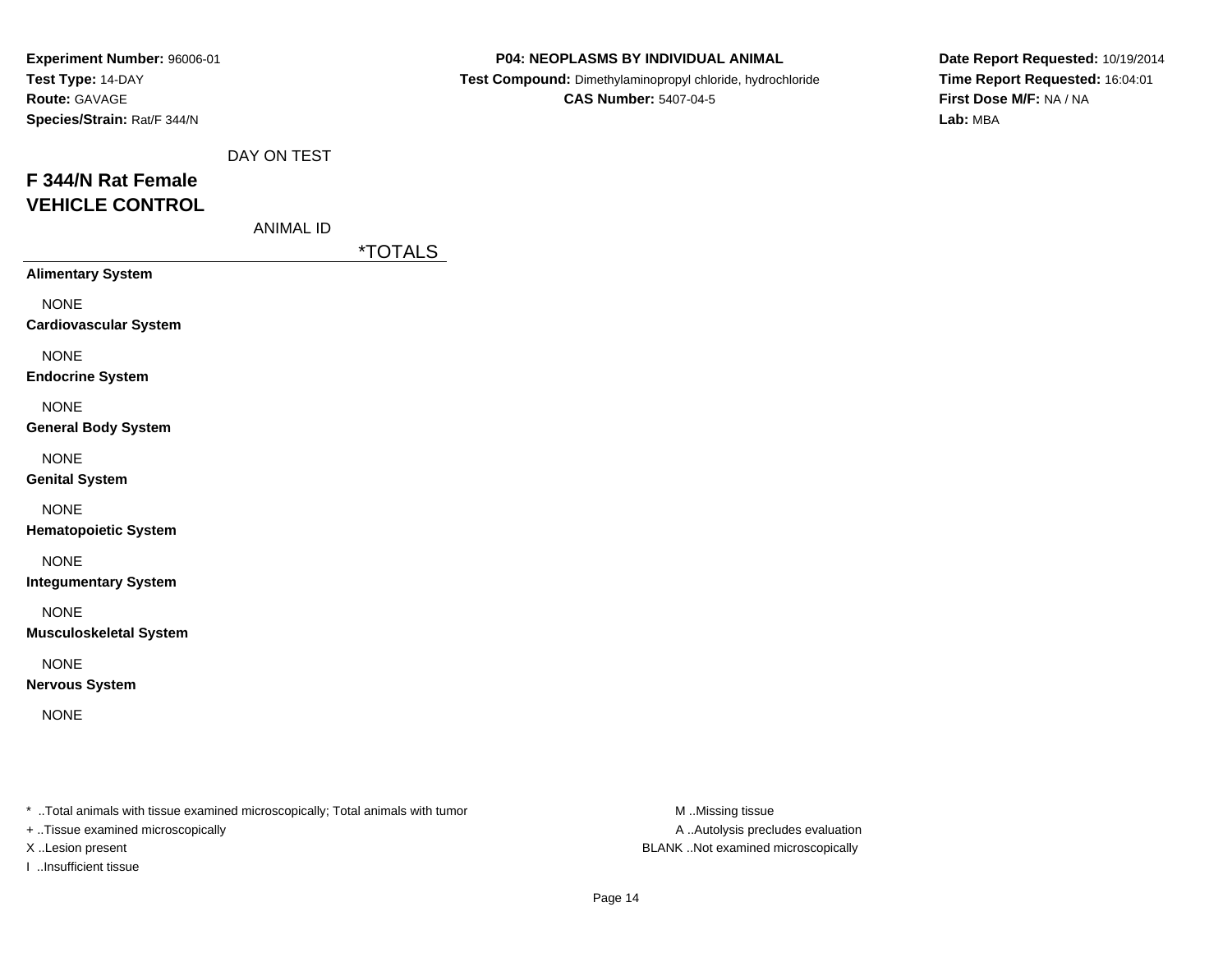| Experiment Number: 96006-01  |             |                       | P04: NEOPLASMS BY INDIVIDUAL ANIMAL                        | Date Report Requested: 10/19/2014 |
|------------------------------|-------------|-----------------------|------------------------------------------------------------|-----------------------------------|
| Test Type: 14-DAY            |             |                       | Test Compound: Dimethylaminopropyl chloride, hydrochloride | Time Report Requested: 16:04:01   |
| <b>Route: GAVAGE</b>         |             |                       | <b>CAS Number: 5407-04-5</b>                               | First Dose M/F: NA / NA           |
| Species/Strain: Rat/F 344/N  |             |                       |                                                            | Lab: MBA                          |
|                              | DAY ON TEST |                       |                                                            |                                   |
| F 344/N Rat Female           |             |                       |                                                            |                                   |
| <b>VEHICLE CONTROL</b>       |             |                       |                                                            |                                   |
|                              | ANIMAL ID   |                       |                                                            |                                   |
|                              |             | <i><b>*TOTALS</b></i> |                                                            |                                   |
| <b>Respiratory System</b>    |             |                       |                                                            |                                   |
| <b>NONE</b>                  |             |                       |                                                            |                                   |
| <b>Special Senses System</b> |             |                       |                                                            |                                   |
| <b>NONE</b>                  |             |                       |                                                            |                                   |
| <b>Urinary System</b>        |             |                       |                                                            |                                   |
| <b>NONE</b>                  |             |                       |                                                            |                                   |
| <b>SYSTEMIC LESIONS</b>      |             |                       |                                                            |                                   |
| Multiple Organ               |             | $\mathbf 0$           |                                                            |                                   |
|                              |             |                       |                                                            |                                   |

+ ..Tissue examined microscopically

I ..Insufficient tissue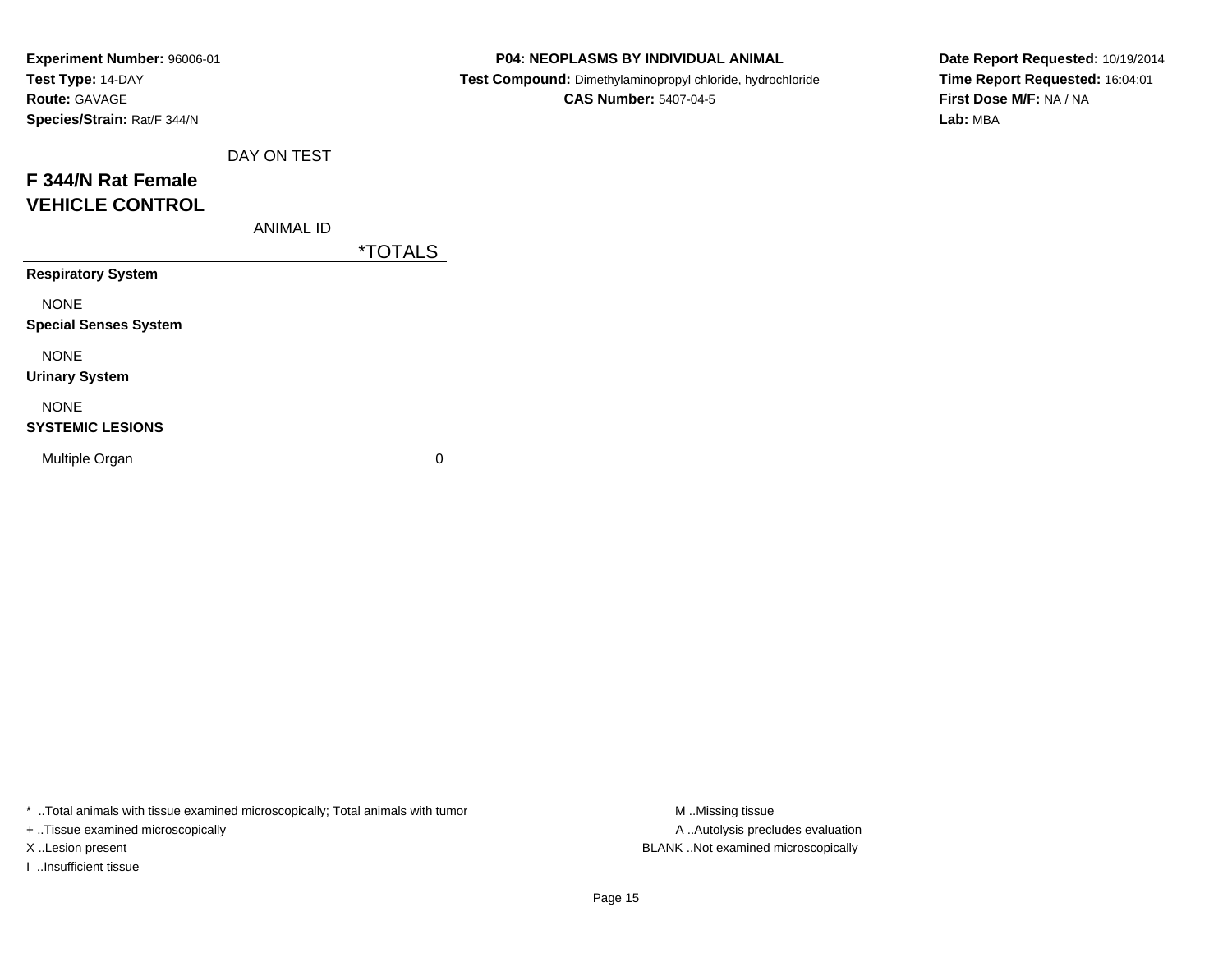| Experiment Number: 96006-01                                       |                  |                       | P04: NEOPLASMS BY INDIVIDUAL ANIMAL                                                        | Date Report Requested: 10/19/2014                                      |
|-------------------------------------------------------------------|------------------|-----------------------|--------------------------------------------------------------------------------------------|------------------------------------------------------------------------|
| Test Type: 14-DAY<br>Route: GAVAGE<br>Species/Strain: Rat/F 344/N |                  |                       | Test Compound: Dimethylaminopropyl chloride, hydrochloride<br><b>CAS Number: 5407-04-5</b> | Time Report Requested: 16:04:01<br>First Dose M/F: NA / NA<br>Lab: MBA |
|                                                                   | DAY ON TEST      |                       |                                                                                            |                                                                        |
| F 344/N Rat Female<br><b>MG/KG</b><br>6.25                        |                  |                       |                                                                                            |                                                                        |
|                                                                   | <b>ANIMAL ID</b> | <i><b>*TOTALS</b></i> |                                                                                            |                                                                        |
| <b>Alimentary System</b>                                          |                  |                       |                                                                                            |                                                                        |
| <b>NONE</b><br><b>Cardiovascular System</b>                       |                  |                       |                                                                                            |                                                                        |
| <b>NONE</b><br><b>Endocrine System</b>                            |                  |                       |                                                                                            |                                                                        |
| <b>NONE</b><br><b>General Body System</b>                         |                  |                       |                                                                                            |                                                                        |
| <b>NONE</b><br><b>Genital System</b>                              |                  |                       |                                                                                            |                                                                        |
| <b>NONE</b><br><b>Hematopoietic System</b>                        |                  |                       |                                                                                            |                                                                        |
| <b>NONE</b><br><b>Integumentary System</b>                        |                  |                       |                                                                                            |                                                                        |
| <b>NONE</b><br><b>Musculoskeletal System</b>                      |                  |                       |                                                                                            |                                                                        |
| <b>NONE</b><br><b>Nervous System</b>                              |                  |                       |                                                                                            |                                                                        |
|                                                                   |                  |                       |                                                                                            |                                                                        |

+ ..Tissue examined microscopically

I ..Insufficient tissue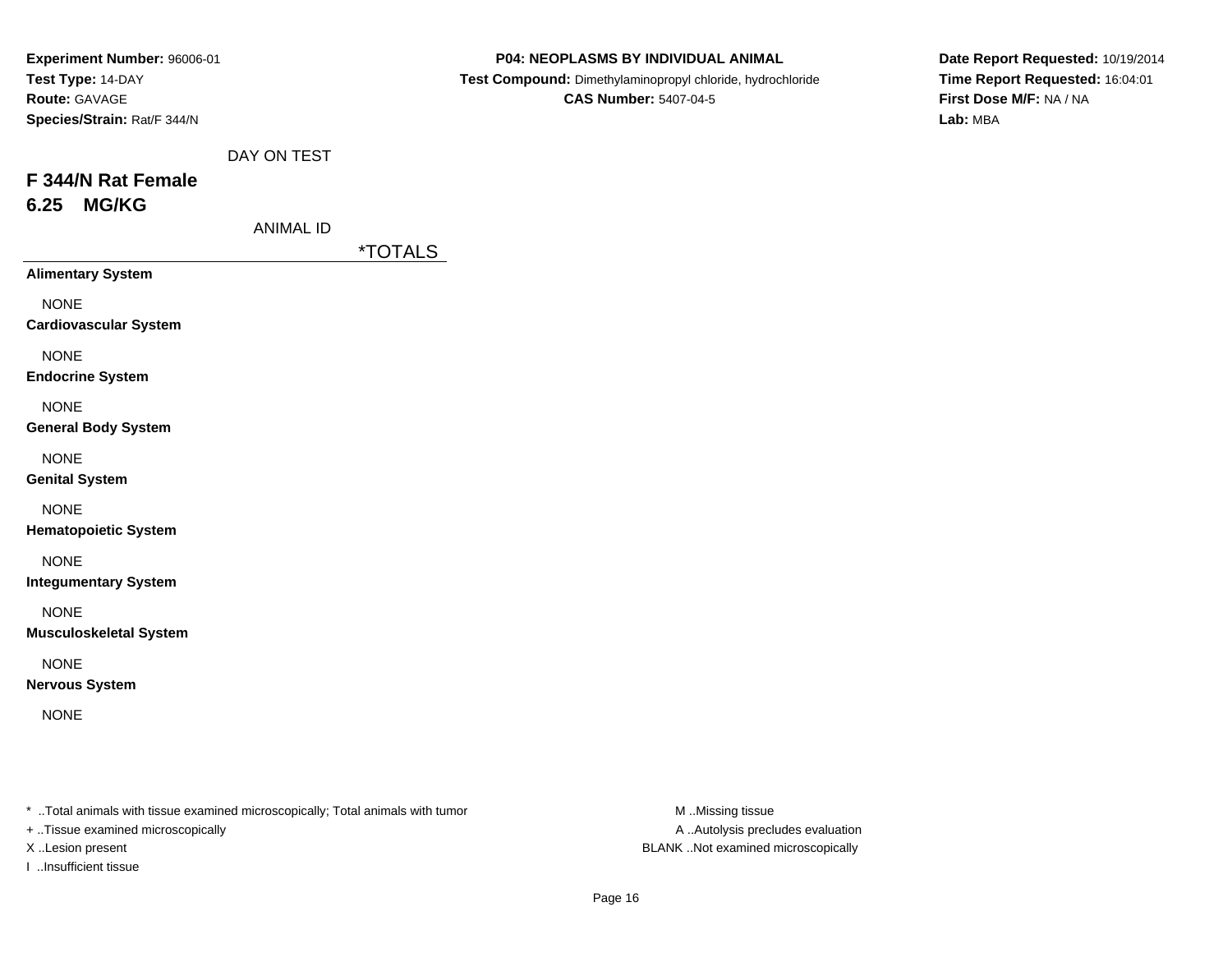| Experiment Number: 96006-01  |                  |                       | P04: NEOPLASMS BY INDIVIDUAL ANIMAL                        | Date Report Requested: 10/19/2014 |
|------------------------------|------------------|-----------------------|------------------------------------------------------------|-----------------------------------|
| Test Type: 14-DAY            |                  |                       | Test Compound: Dimethylaminopropyl chloride, hydrochloride | Time Report Requested: 16:04:01   |
| Route: GAVAGE                |                  |                       | <b>CAS Number: 5407-04-5</b>                               | First Dose M/F: NA / NA           |
| Species/Strain: Rat/F 344/N  |                  |                       |                                                            | Lab: MBA                          |
|                              | DAY ON TEST      |                       |                                                            |                                   |
| F 344/N Rat Female           |                  |                       |                                                            |                                   |
| <b>MG/KG</b><br>6.25         |                  |                       |                                                            |                                   |
|                              | <b>ANIMAL ID</b> |                       |                                                            |                                   |
|                              |                  | <i><b>*TOTALS</b></i> |                                                            |                                   |
| <b>Respiratory System</b>    |                  |                       |                                                            |                                   |
| <b>NONE</b>                  |                  |                       |                                                            |                                   |
| <b>Special Senses System</b> |                  |                       |                                                            |                                   |
| <b>NONE</b>                  |                  |                       |                                                            |                                   |
| <b>Urinary System</b>        |                  |                       |                                                            |                                   |
| <b>NONE</b>                  |                  |                       |                                                            |                                   |
| <b>SYSTEMIC LESIONS</b>      |                  |                       |                                                            |                                   |
| Multiple Organ               |                  | 0                     |                                                            |                                   |
|                              |                  |                       |                                                            |                                   |

+ ..Tissue examined microscopically

I ..Insufficient tissue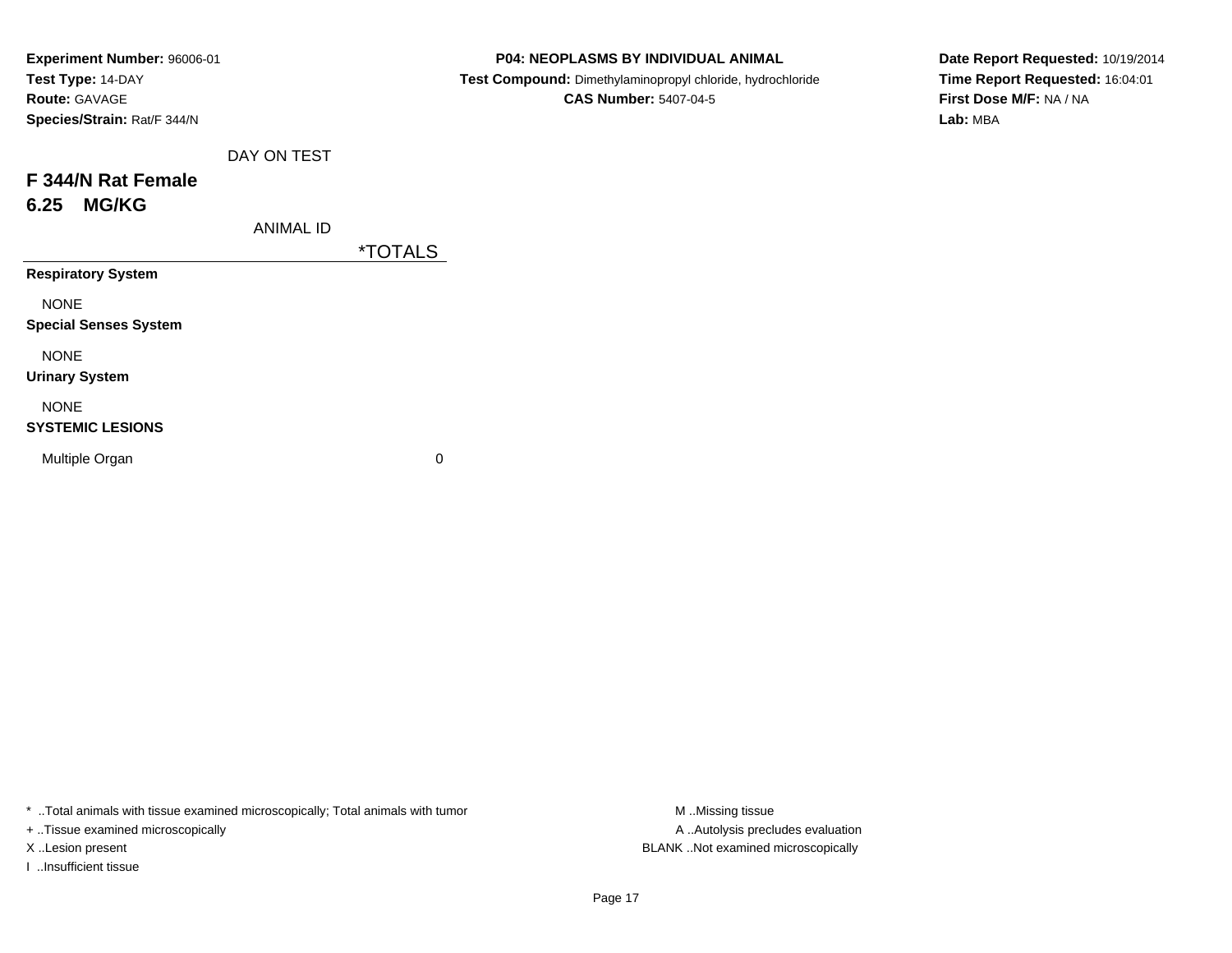# **P04: NEOPLASMS BY INDIVIDUAL ANIMAL**

**Test Compound:** Dimethylaminopropyl chloride, hydrochloride

**CAS Number:** 5407-04-5

**Date Report Requested:** 10/19/2014**Time Report Requested:** 16:04:01**First Dose M/F:** NA / NA**Lab:** MBA

#### DAY ON TEST**F 344/N Rat Female12.5 MG/KG**ANIMAL ID*0 0 1 7*0<br>0<br>0<br>4 1*0 0 1 7*0<br>0<br>0<br>4<br>2 *0 0 1 7* 0 0 0 4 3*0 0 1 7* 0 0 0 4 4*0 0 1 7* 0 00<br>4<br>5 5 \*TOTALS**Alimentary System**

NONE

**Cardiovascular System**

NONE

**Endocrine System**

NONE

**General Body System**

NONE

**Genital System**

NONE

**Hematopoietic System**

NONE

**Integumentary System**

NONE

**Musculoskeletal System**

NONE

**Nervous System**

NONE

\* ..Total animals with tissue examined microscopically; Total animals with tumor **M** ..Missing tissue M ..Missing tissue

+ ..Tissue examined microscopically

I ..Insufficient tissue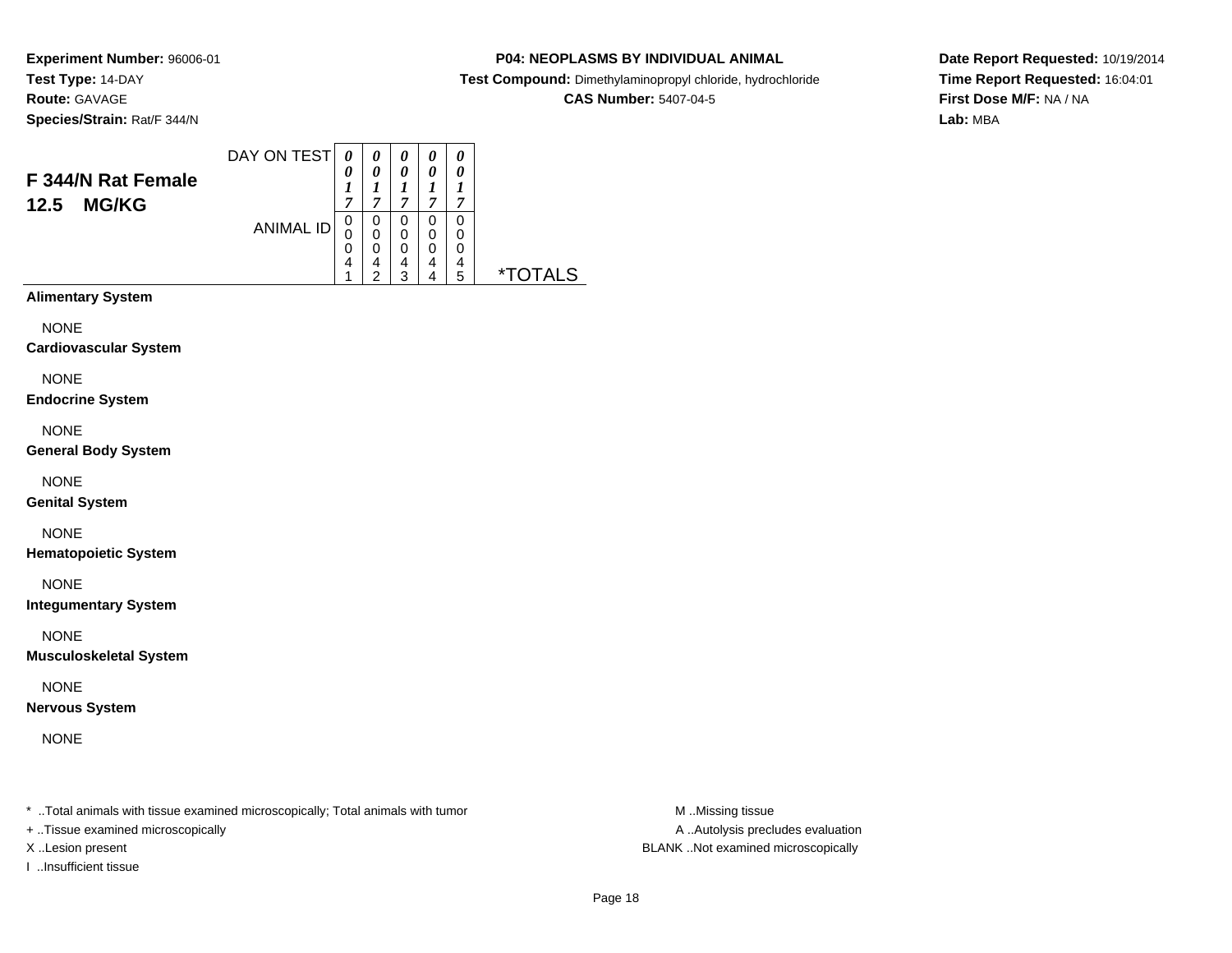**Experiment Number:** 96006-01**Test Type:** 14-DAY**Route:** GAVAGE

# **Species/Strain:** Rat/F 344/N

**P04: NEOPLASMS BY INDIVIDUAL ANIMAL**

**Test Compound:** Dimethylaminopropyl chloride, hydrochloride

**CAS Number:** 5407-04-5

**Date Report Requested:** 10/19/2014**Time Report Requested:** 16:04:01**First Dose M/F:** NA / NA**Lab:** MBA

| F 344/N Rat Female<br><b>MG/KG</b><br>12.5  | DAY ON TEST<br><b>ANIMAL ID</b> | 0<br>0<br>1<br>7<br>$\mathbf 0$<br>0<br>0<br>4<br>1 | 0<br>0<br>1<br>7<br>0<br>$\mathbf 0$<br>0<br>4<br>$\overline{2}$ | 0<br>0<br>1<br>7<br>$\mathbf 0$<br>$\mathbf 0$<br>$\mathbf 0$<br>$\overline{4}$<br>3 | 0<br>0<br>1<br>7<br>0<br>0<br>0<br>4<br>4 | 0<br>0<br>1<br>$\overline{7}$<br>0<br>0<br>0<br>4<br>5 | <i><b>*TOTALS</b></i> |  |
|---------------------------------------------|---------------------------------|-----------------------------------------------------|------------------------------------------------------------------|--------------------------------------------------------------------------------------|-------------------------------------------|--------------------------------------------------------|-----------------------|--|
| <b>Respiratory System</b>                   |                                 |                                                     |                                                                  |                                                                                      |                                           |                                                        |                       |  |
| <b>NONE</b><br><b>Special Senses System</b> |                                 |                                                     |                                                                  |                                                                                      |                                           |                                                        |                       |  |
| Eye<br><b>Urinary System</b>                |                                 |                                                     |                                                                  | $\ddot{}$                                                                            |                                           |                                                        | 1                     |  |
| <b>NONE</b><br><b>SYSTEMIC LESIONS</b>      |                                 |                                                     |                                                                  |                                                                                      |                                           |                                                        |                       |  |
| Multiple Organ                              |                                 |                                                     |                                                                  | $\ddot{}$                                                                            |                                           |                                                        | 1                     |  |

\* ..Total animals with tissue examined microscopically; Total animals with tumor **M** . Missing tissue M ..Missing tissue

+ ..Tissue examined microscopically

I ..Insufficient tissue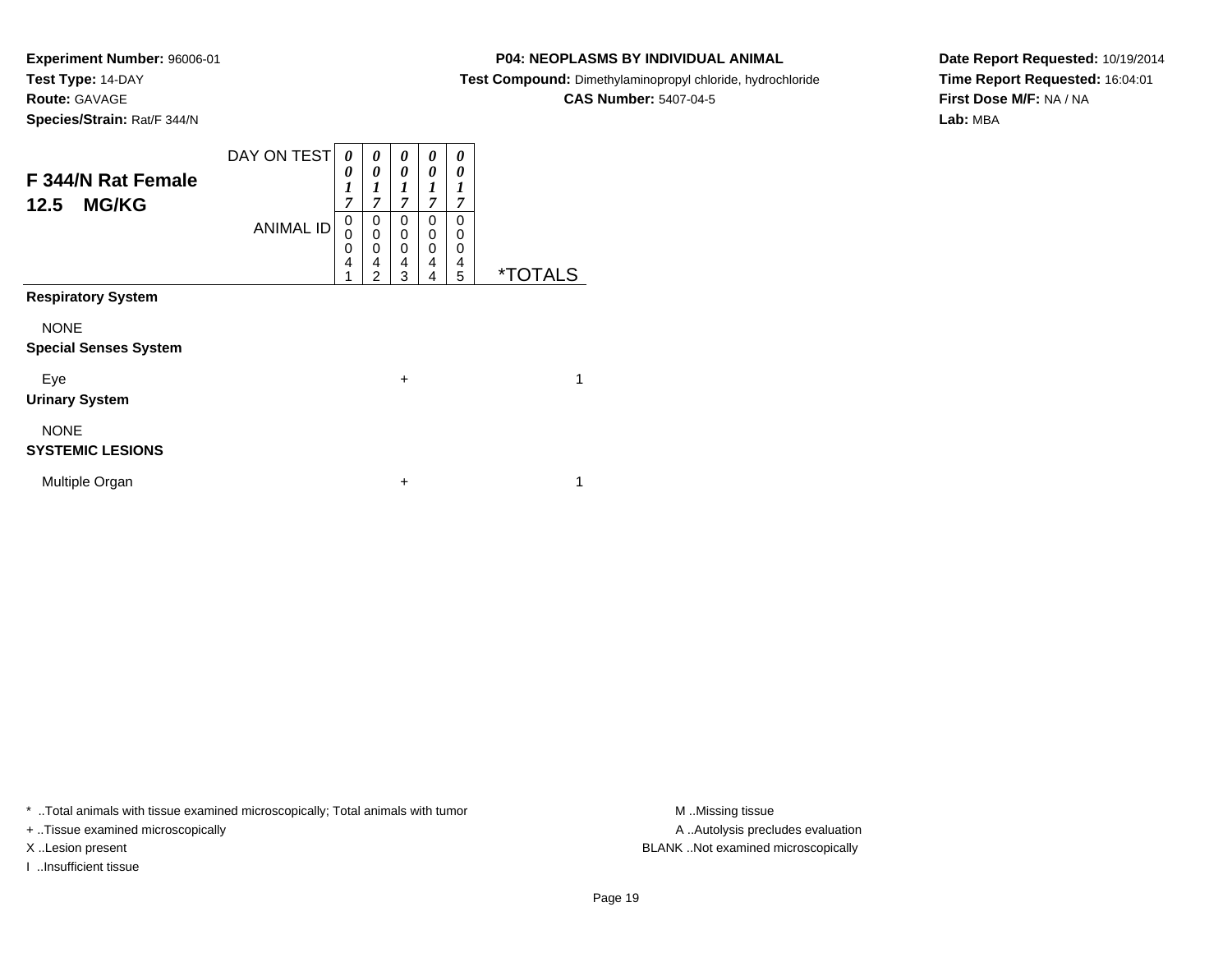# **P04: NEOPLASMS BY INDIVIDUAL ANIMAL**

**Test Compound:** Dimethylaminopropyl chloride, hydrochloride

**CAS Number:** 5407-04-5

**Date Report Requested:** 10/19/2014**Time Report Requested:** 16:04:01**First Dose M/F:** NA / NA**Lab:** MBA

| F 344/N Rat Female<br><b>25 MG/KG</b>        | DAY ON TEST      | 0<br>0<br>$\boldsymbol{l}$<br>$\overline{7}$ | 0<br>$\pmb{\theta}$<br>$\boldsymbol{l}$<br>$\boldsymbol{7}$ | 0<br>$\boldsymbol{\theta}$<br>1<br>$\boldsymbol{7}$ | 0<br>$\boldsymbol{\theta}$<br>$\boldsymbol{l}$<br>$\overline{7}$ | 0<br>0<br>$\boldsymbol{l}$<br>$\overline{7}$ |                              |
|----------------------------------------------|------------------|----------------------------------------------|-------------------------------------------------------------|-----------------------------------------------------|------------------------------------------------------------------|----------------------------------------------|------------------------------|
|                                              | <b>ANIMAL ID</b> | $\mathbf 0$<br>0<br>0<br>4<br>6              | $\pmb{0}$<br>0<br>0<br>$\frac{4}{7}$                        | $\mathbf 0$<br>$\mathbf 0$<br>0<br>4<br>8           | $\mathbf 0$<br>0<br>0<br>4<br>9                                  | 0<br>0<br>$\boldsymbol{0}$<br>5<br>0         | <u><i><b>*TOTALS</b></i></u> |
| <b>Alimentary System</b>                     |                  |                                              |                                                             |                                                     |                                                                  |                                              |                              |
| <b>NONE</b><br><b>Cardiovascular System</b>  |                  |                                              |                                                             |                                                     |                                                                  |                                              |                              |
| <b>NONE</b><br><b>Endocrine System</b>       |                  |                                              |                                                             |                                                     |                                                                  |                                              |                              |
| <b>NONE</b><br><b>General Body System</b>    |                  |                                              |                                                             |                                                     |                                                                  |                                              |                              |
| <b>NONE</b><br><b>Genital System</b>         |                  |                                              |                                                             |                                                     |                                                                  |                                              |                              |
| <b>Uterus</b><br><b>Hematopoietic System</b> |                  |                                              |                                                             |                                                     |                                                                  | +                                            | $\mathbf{1}$                 |
| <b>NONE</b><br><b>Integumentary System</b>   |                  |                                              |                                                             |                                                     |                                                                  |                                              |                              |
| <b>NONE</b><br><b>Musculoskeletal System</b> |                  |                                              |                                                             |                                                     |                                                                  |                                              |                              |
| <b>NONE</b><br><b>Nervous System</b>         |                  |                                              |                                                             |                                                     |                                                                  |                                              |                              |
| <b>NONE</b>                                  |                  |                                              |                                                             |                                                     |                                                                  |                                              |                              |
|                                              |                  |                                              |                                                             |                                                     |                                                                  |                                              |                              |

\* ..Total animals with tissue examined microscopically; Total animals with tumor **M** . Missing tissue M ..Missing tissue

+ ..Tissue examined microscopically

I ..Insufficient tissue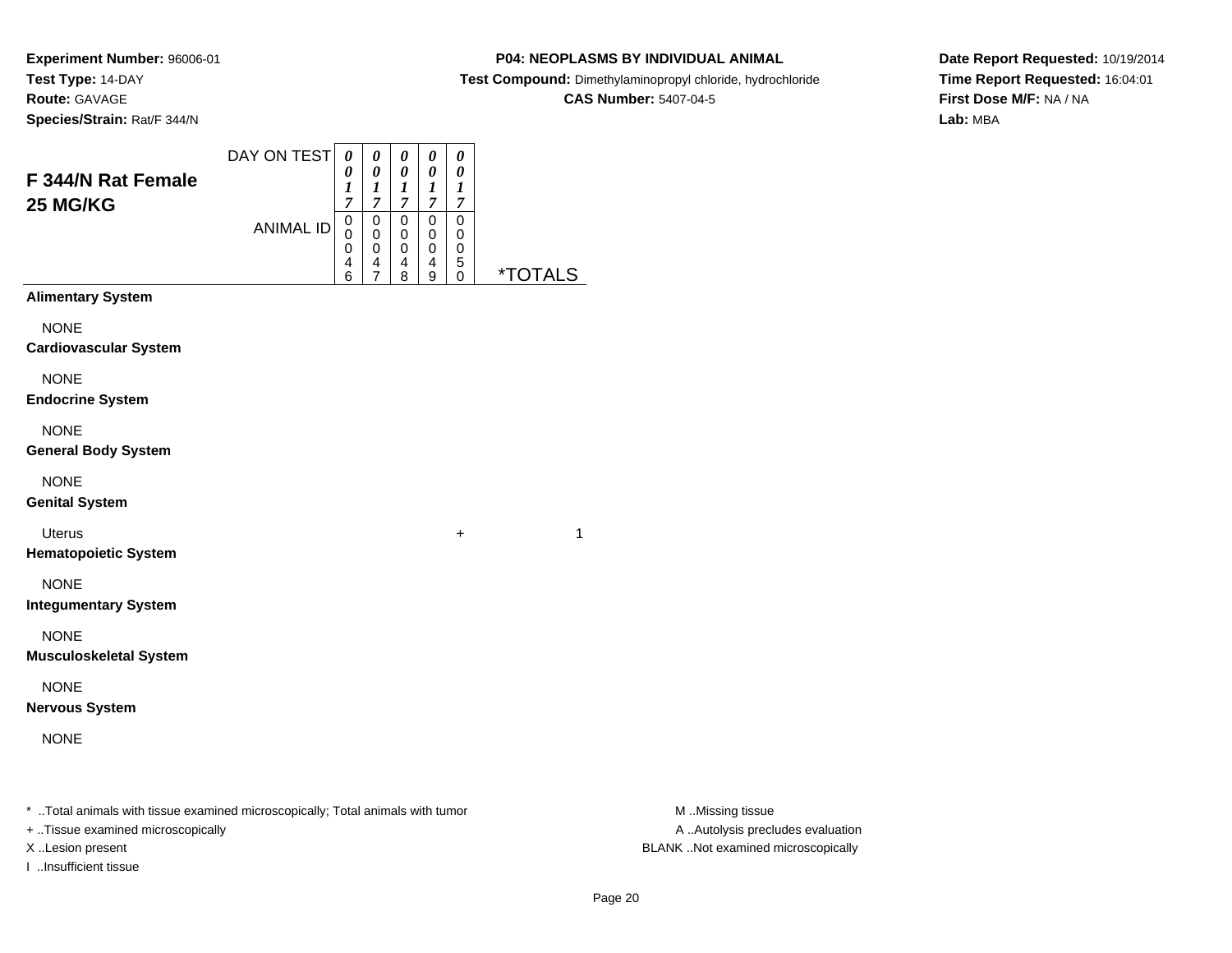# **P04: NEOPLASMS BY INDIVIDUAL ANIMAL**

**Test Compound:** Dimethylaminopropyl chloride, hydrochloride

**CAS Number:** 5407-04-5

**Date Report Requested:** 10/19/2014**Time Report Requested:** 16:04:01**First Dose M/F:** NA / NA**Lab:** MBA

|                                       | DAY ON TEST      | 0<br>0            | 0<br>0      | 0<br>0      | 0<br>0      | 0<br>0 |    |
|---------------------------------------|------------------|-------------------|-------------|-------------|-------------|--------|----|
| F 344/N Rat Female<br><b>25 MG/KG</b> |                  | $\mathbf{r}$<br>7 | 7           | 7           | 7           | 7      |    |
|                                       | <b>ANIMAL ID</b> | 0<br>0            | 0<br>0      | 0<br>0      | 0<br>0      | 0<br>0 |    |
|                                       |                  | 0<br>4<br>6       | 0<br>4<br>⇁ | 0<br>4<br>8 | 0<br>4<br>9 | 0<br>5 | *. |
| <b>Respiratory System</b>             |                  |                   |             |             |             |        |    |

NONE

#### **Special Senses System**

NONE

#### **Urinary System**

NONE

### **SYSTEMIC LESIONS**

Multiple Organn  $+$ 

\* ..Total animals with tissue examined microscopically; Total animals with tumor **M** . Missing tissue M ..Missing tissue

+ ..Tissue examined microscopically

I ..Insufficient tissue

A ..Autolysis precludes evaluation X ..Lesion present BLANK ..Not examined microscopically

 $+$  1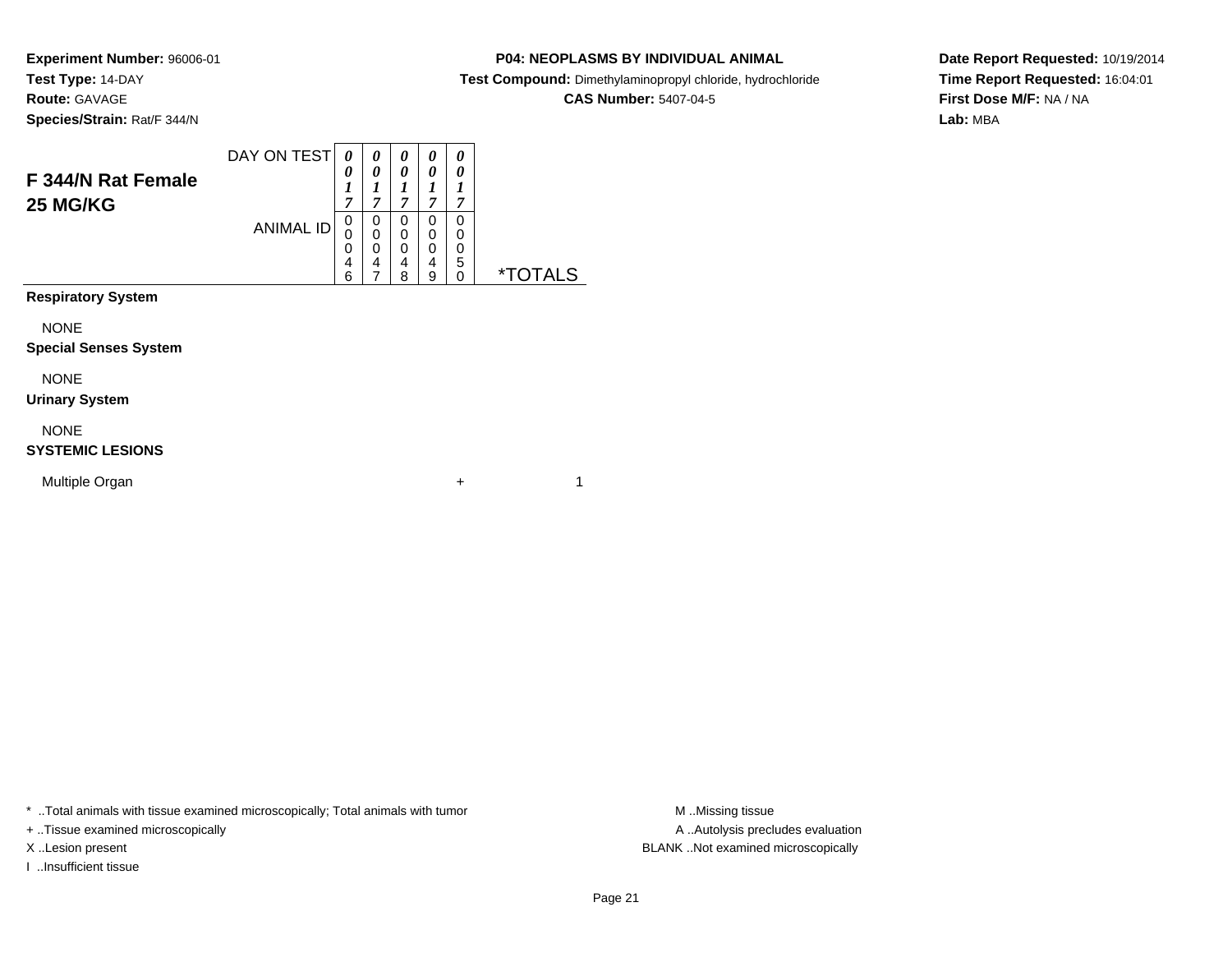| Experiment Number: 96006-01<br>Test Type: 14-DAY<br>Route: GAVAGE<br>Species/Strain: Rat/F 344/N |                                 |                       | P04: NEOPLASMS BY INDIVIDUAL ANIMAL<br>Test Compound: Dimethylaminopropyl chloride, hydrochloride<br><b>CAS Number: 5407-04-5</b> | Date Report Requested: 10/19/2014<br>Time Report Requested: 16:04:01<br>First Dose M/F: NA / NA<br>Lab: MBA |
|--------------------------------------------------------------------------------------------------|---------------------------------|-----------------------|-----------------------------------------------------------------------------------------------------------------------------------|-------------------------------------------------------------------------------------------------------------|
| F 344/N Rat Female<br><b>50 MG/KG</b>                                                            | DAY ON TEST<br><b>ANIMAL ID</b> |                       |                                                                                                                                   |                                                                                                             |
|                                                                                                  |                                 | <i><b>*TOTALS</b></i> |                                                                                                                                   |                                                                                                             |
| <b>Alimentary System</b>                                                                         |                                 |                       |                                                                                                                                   |                                                                                                             |
| <b>NONE</b><br><b>Cardiovascular System</b>                                                      |                                 |                       |                                                                                                                                   |                                                                                                             |
| <b>NONE</b><br><b>Endocrine System</b>                                                           |                                 |                       |                                                                                                                                   |                                                                                                             |
| <b>NONE</b><br><b>General Body System</b>                                                        |                                 |                       |                                                                                                                                   |                                                                                                             |
| <b>NONE</b><br><b>Genital System</b>                                                             |                                 |                       |                                                                                                                                   |                                                                                                             |
| <b>NONE</b><br><b>Hematopoietic System</b>                                                       |                                 |                       |                                                                                                                                   |                                                                                                             |
| <b>NONE</b><br><b>Integumentary System</b>                                                       |                                 |                       |                                                                                                                                   |                                                                                                             |
| <b>NONE</b><br><b>Musculoskeletal System</b>                                                     |                                 |                       |                                                                                                                                   |                                                                                                             |
| <b>NONE</b><br><b>Nervous System</b>                                                             |                                 |                       |                                                                                                                                   |                                                                                                             |
| <b>NONE</b>                                                                                      |                                 |                       |                                                                                                                                   |                                                                                                             |
|                                                                                                  |                                 |                       |                                                                                                                                   |                                                                                                             |

+ ..Tissue examined microscopically

I ..Insufficient tissue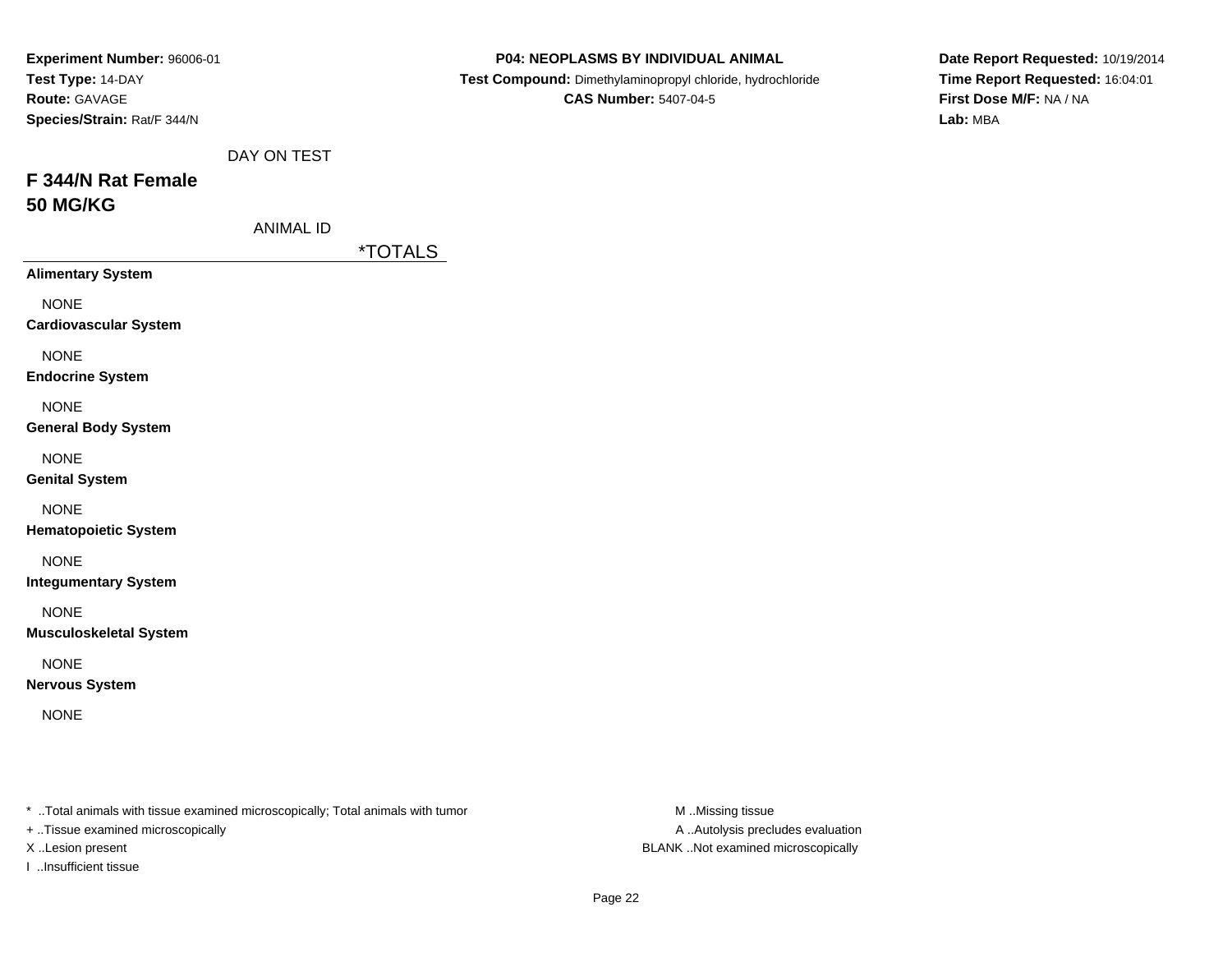| Experiment Number: 96006-01  |                  |                       | P04: NEOPLASMS BY INDIVIDUAL ANIMAL                        | Date Report Requested: 10/19/2014 |
|------------------------------|------------------|-----------------------|------------------------------------------------------------|-----------------------------------|
| Test Type: 14-DAY            |                  |                       | Test Compound: Dimethylaminopropyl chloride, hydrochloride | Time Report Requested: 16:04:01   |
| <b>Route: GAVAGE</b>         |                  |                       | <b>CAS Number: 5407-04-5</b>                               | First Dose M/F: NA / NA           |
| Species/Strain: Rat/F 344/N  |                  |                       |                                                            | Lab: MBA                          |
|                              | DAY ON TEST      |                       |                                                            |                                   |
| F 344/N Rat Female           |                  |                       |                                                            |                                   |
| <b>50 MG/KG</b>              |                  |                       |                                                            |                                   |
|                              | <b>ANIMAL ID</b> |                       |                                                            |                                   |
|                              |                  | <i><b>*TOTALS</b></i> |                                                            |                                   |
| <b>Respiratory System</b>    |                  |                       |                                                            |                                   |
| <b>NONE</b>                  |                  |                       |                                                            |                                   |
| <b>Special Senses System</b> |                  |                       |                                                            |                                   |
| <b>NONE</b>                  |                  |                       |                                                            |                                   |
| <b>Urinary System</b>        |                  |                       |                                                            |                                   |
| <b>NONE</b>                  |                  |                       |                                                            |                                   |
| <b>SYSTEMIC LESIONS</b>      |                  |                       |                                                            |                                   |
| Multiple Organ               |                  | 0                     |                                                            |                                   |
|                              |                  |                       |                                                            |                                   |

+ ..Tissue examined microscopically

I ..Insufficient tissue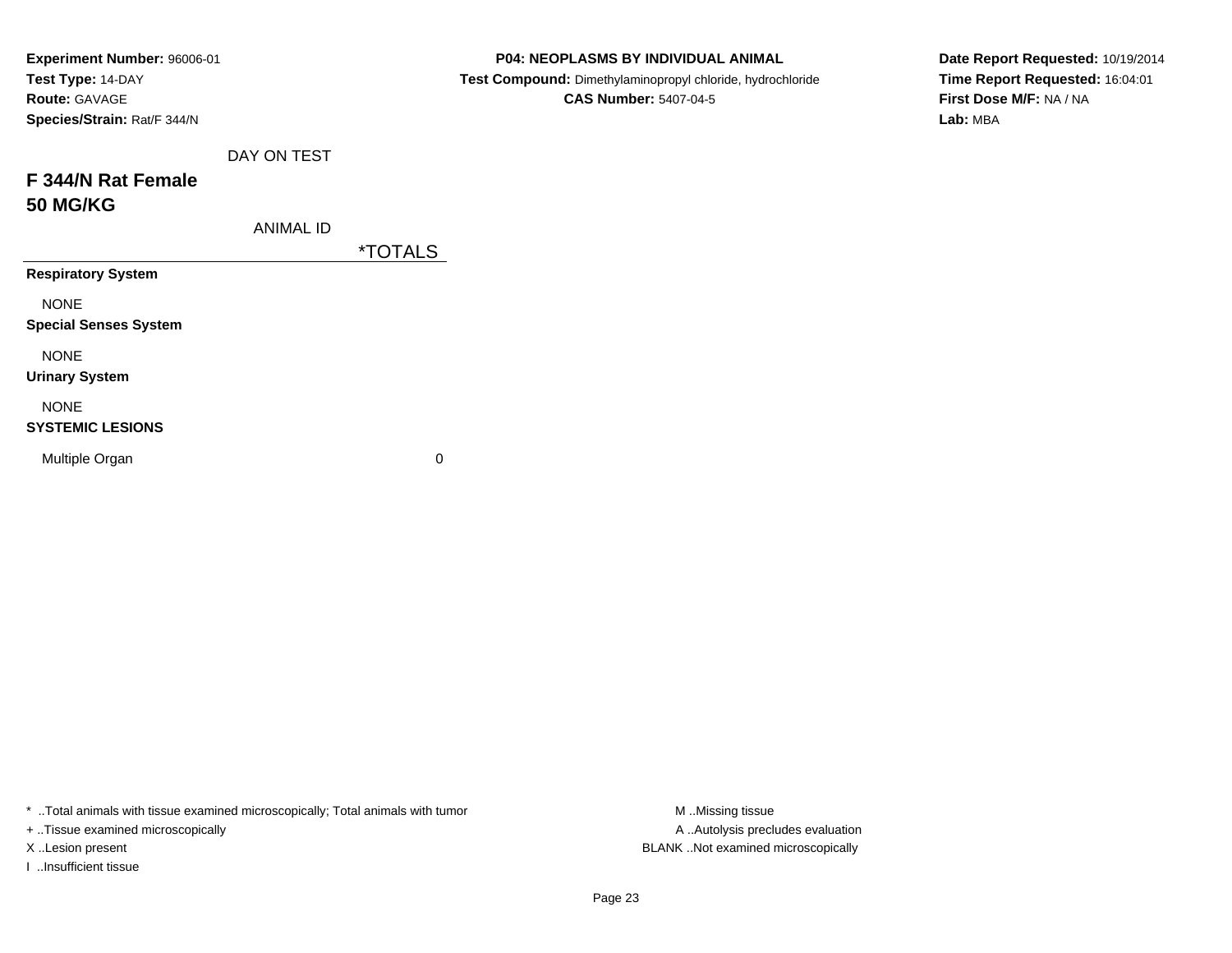| Experiment Number: 96006-01   |                  |                       | P04: NEOPLASMS BY INDIVIDUAL ANIMAL                        | Date Report Requested: 10/19/2014 |
|-------------------------------|------------------|-----------------------|------------------------------------------------------------|-----------------------------------|
| Test Type: 14-DAY             |                  |                       | Test Compound: Dimethylaminopropyl chloride, hydrochloride | Time Report Requested: 16:04:01   |
| Route: GAVAGE                 |                  |                       | <b>CAS Number: 5407-04-5</b>                               | First Dose M/F: NA / NA           |
| Species/Strain: Rat/F 344/N   |                  |                       |                                                            | Lab: MBA                          |
|                               | DAY ON TEST      |                       |                                                            |                                   |
| F 344/N Rat Female            |                  |                       |                                                            |                                   |
| <b>MG/KG</b><br>100           |                  |                       |                                                            |                                   |
|                               | <b>ANIMAL ID</b> |                       |                                                            |                                   |
|                               |                  | <i><b>*TOTALS</b></i> |                                                            |                                   |
| <b>Alimentary System</b>      |                  |                       |                                                            |                                   |
| <b>NONE</b>                   |                  |                       |                                                            |                                   |
| <b>Cardiovascular System</b>  |                  |                       |                                                            |                                   |
| <b>NONE</b>                   |                  |                       |                                                            |                                   |
| <b>Endocrine System</b>       |                  |                       |                                                            |                                   |
| <b>NONE</b>                   |                  |                       |                                                            |                                   |
| <b>General Body System</b>    |                  |                       |                                                            |                                   |
| <b>NONE</b>                   |                  |                       |                                                            |                                   |
| <b>Genital System</b>         |                  |                       |                                                            |                                   |
| <b>NONE</b>                   |                  |                       |                                                            |                                   |
| <b>Hematopoietic System</b>   |                  |                       |                                                            |                                   |
| <b>NONE</b>                   |                  |                       |                                                            |                                   |
| <b>Integumentary System</b>   |                  |                       |                                                            |                                   |
| <b>NONE</b>                   |                  |                       |                                                            |                                   |
| <b>Musculoskeletal System</b> |                  |                       |                                                            |                                   |
| <b>NONE</b>                   |                  |                       |                                                            |                                   |
| <b>Nervous System</b>         |                  |                       |                                                            |                                   |
| <b>NONE</b>                   |                  |                       |                                                            |                                   |
|                               |                  |                       |                                                            |                                   |
|                               |                  |                       |                                                            |                                   |
|                               |                  |                       |                                                            |                                   |

+ ..Tissue examined microscopically

I ..Insufficient tissue